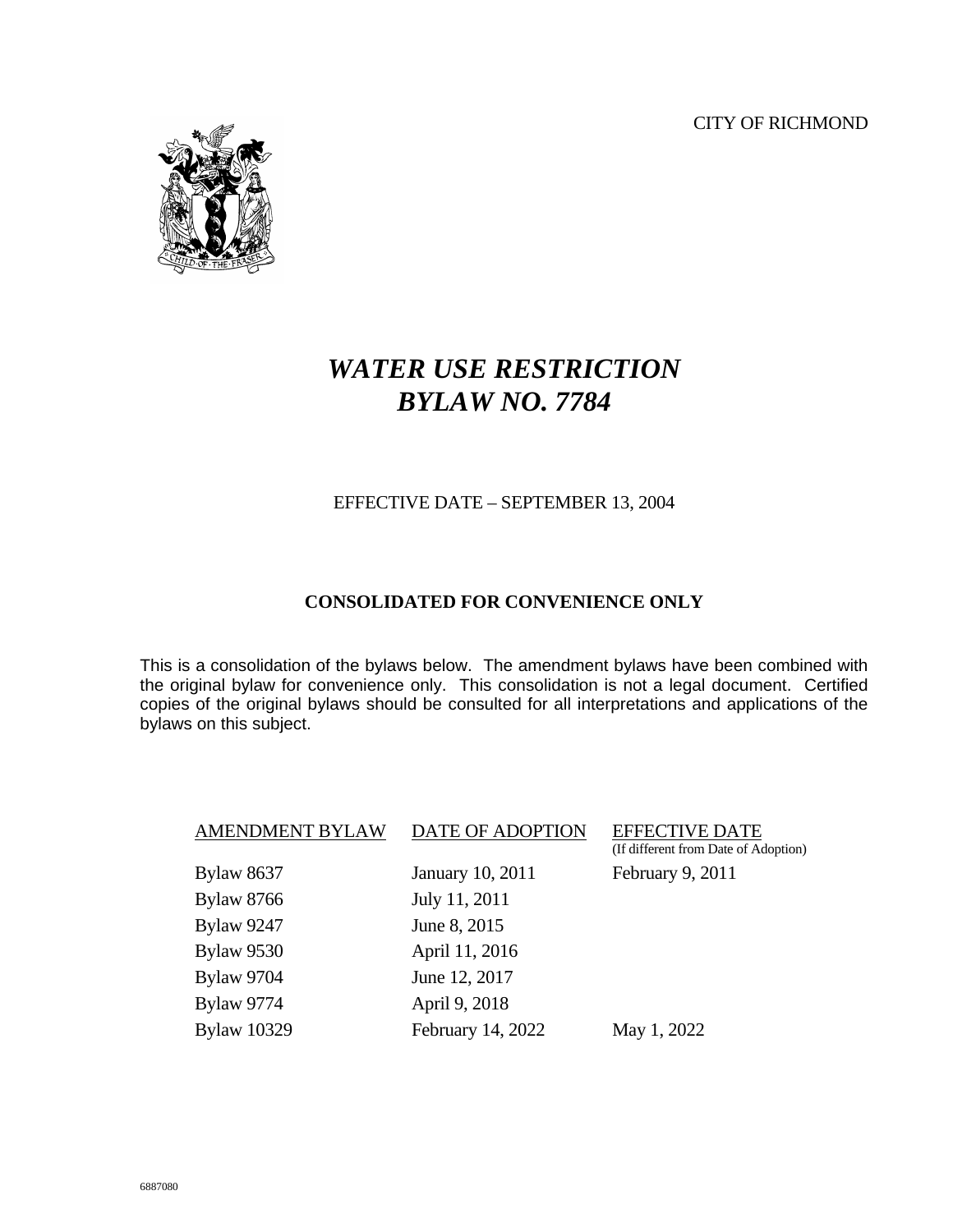## **CITY OF RICHMOND**

### *WATER USE RESTRICTION*

### **BYLAW NO. 7784**

#### **TABLE OF CONTENTS**

Page 1 of 1

| PART ONE -         | DECLARATION AND ANNOUNCEMENT OF RESTRICTION<br><b>STAGES</b> |
|--------------------|--------------------------------------------------------------|
| 1.1                |                                                              |
| PART TWO-          | <b>RESTRICTION STAGES</b>                                    |
| 2.1                |                                                              |
| 2.2                |                                                              |
| 2.3                |                                                              |
| 2.4                |                                                              |
|                    | PART THREE - PERMITS AND WATER MANAGEMENT PLANS              |
| 3.1                |                                                              |
| 3.2                |                                                              |
| <b>PART FOUR -</b> | <b>DELEGATION OF AUTHORITY</b>                               |
| 4.1                | Delegation of Authority of General Manager, Engineering &    |
|                    |                                                              |
| <b>PART FIVE -</b> |                                                              |
| PART SIX -         |                                                              |
|                    |                                                              |
|                    |                                                              |
|                    |                                                              |
|                    |                                                              |
|                    |                                                              |
|                    |                                                              |
|                    |                                                              |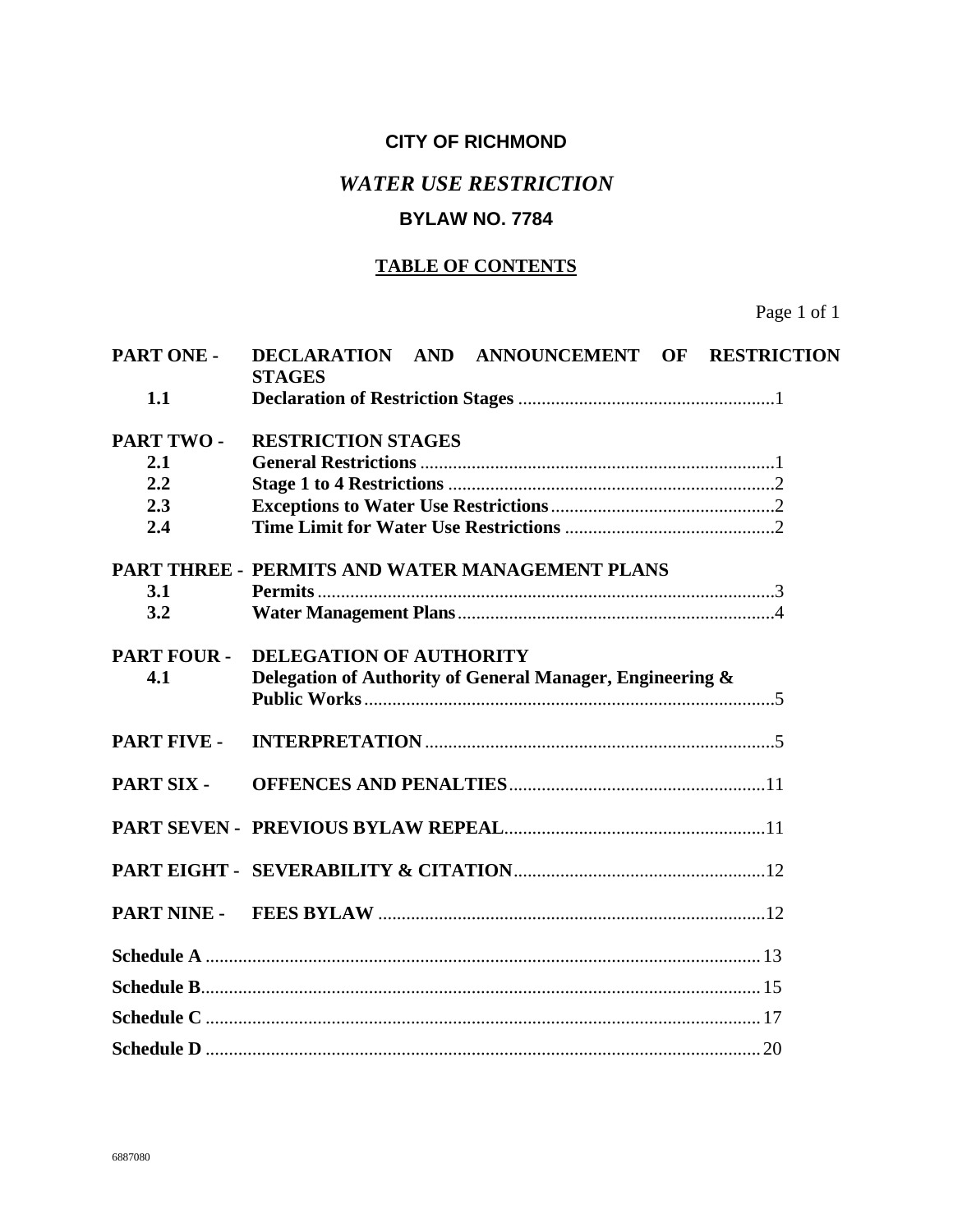



# **Water Use Restriction Bylaw No. 7784**

The Council of the City of Richmond enacts as follows:

### **PART ONE: DECLARATION AND ANNOUNCEMENT OF RESTRICTION STAGES**

- **1.1 Declaration of Restriction Stages**
	- 1.1.1 The **Commissioner** may, by letter to the **General Manager, Engineering and Public Works**, declare that the Greater Vancouver Water District has activated a **restriction stage**.
	- 1.1.2 If the **Commissioner** makes a declaration under subsection 1.1.1, the **restriction stage** described in the declaration comes into force in the **City** seventy-two hours after the **Commissioner** or the **General Manager, Engineering & Public Works** makes a **public announcement** of the declaration.
	- 1.1.3 When a **restriction stage** comes into force under this section, any **restriction stage** that had been in force, if any, ceases to be in force.
	- 1.1.4 If no **restriction stage** is in force on May 1st of any year, **Stage 1 Restrictions** come into force on that date without prior declaration of the **Commissioner** or announcement under subsection 1.1.2.

# **PART TWO: RESTRICTION STAGES**

#### **2.1 General Restrictions**

- 2.1.1 All **persons** must comply with the following general restrictions when **Stage 1 Restrictions**, **Stage 2 Restrictions**, **Stage 3 Restrictions** or **Stage 4 Restrictions** are in force, in addition to the specific **water** restrictions set out for each individual **restriction stage**:
	- a) all hoses must have an **automatic shut-off device**;
	- b) **water** must not be unnecessarily run off on impermeable surfaces such as driveways, curbs, pathways, gutters when **watering** lawns and plants;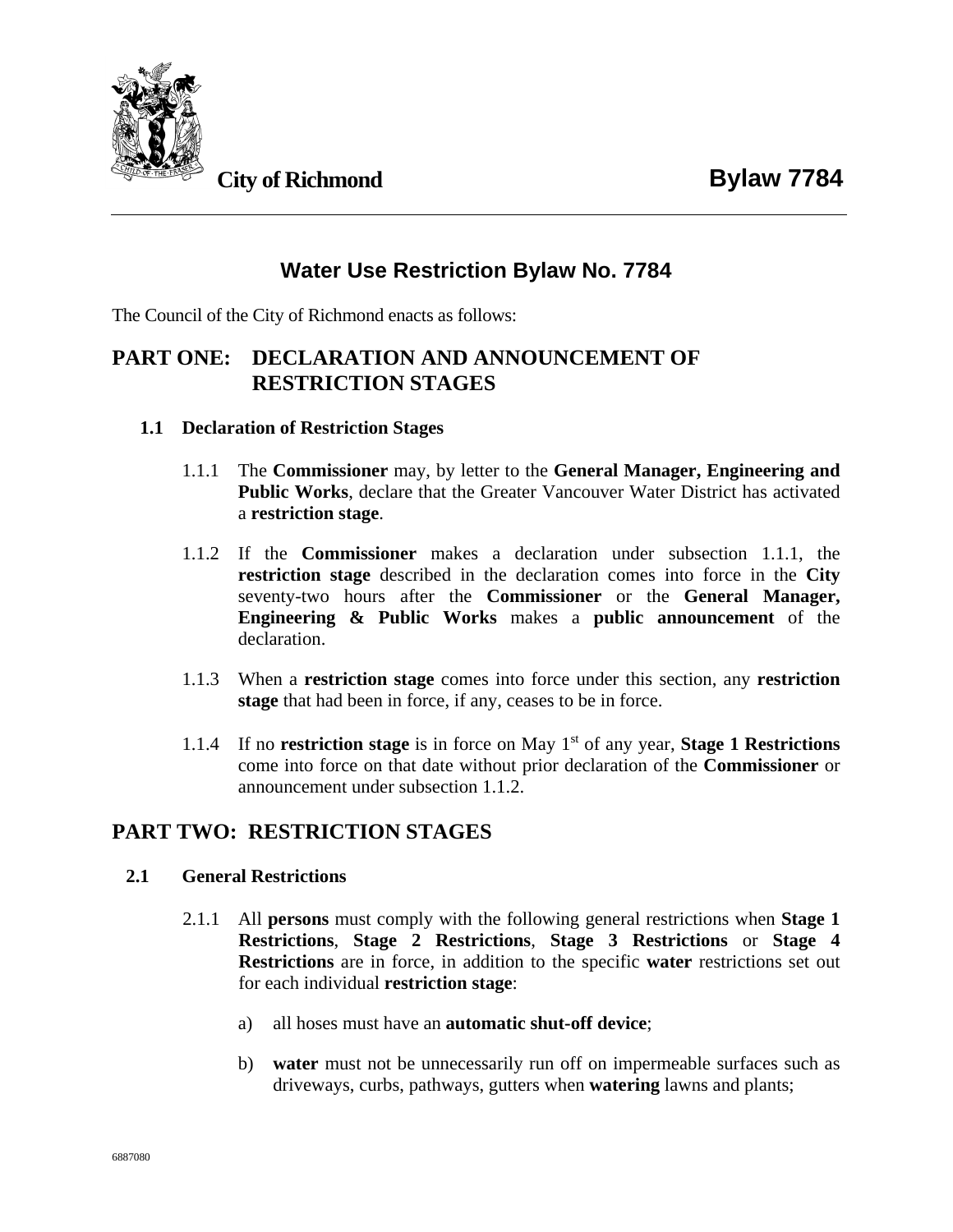- c) artificial playing turf and outdoor tracks must not be **watered** except for a health or safety reason;
- d) hoses and taps must not run unnecessarily; and
- e) irrigation systems must not be faulty, leaking, or misdirected.

#### **2.2 Stage 1** to **Stage 4 Restrictions**

- 2.2.1 When **Stage 1 Restrictions** are in force, all **persons** must comply with the watering restrictions specified in Schedule A of this bylaw.
- 2.2.2 When **Stage 2 Restrictions** are in force, all **persons** must comply with the watering restrictions specified in Schedule B of this bylaw.
- 2.2.3 When **Stage 3 Restrictions** are in force, all **persons** must comply with the watering restrictions specified in Schedule C of this bylaw.
- 2.2.4 When **Stage 4 Restrictions** are in force, all **persons** must comply with the watering restrictions specified in Schedule D of this bylaw.

#### **2.3 Exceptions to Water Use Restrictions**

- 2.3.1 Notwithstanding the activation of any **restriction stage**, the **City** may use **water** and is exempt from the **water** restrictions applicable to that stage, where use of the **water** is needed to carry out activities required for the purpose of protecting public health and safety, including but not limited to:
	- a) flushing water mains where a significant health or safety concern is identified;
	- b) washing down public spaces where significant health concerns are raised, or on the recommendation of the local health authority;
	- c) wetting forest and park perimeters or boulevards as part of a fire prevention strategy during extreme hot and dry weather, or on the recommendation of the local fire authority;
	- d) protection of publicly funded infrastructure such as community playing fields or swimming facilities, on the recommendation of the **General Manager, Engineering & Public Works**; and
	- e) deploying misting stations in periods of extreme heat to protect human health and/or safety.

#### **2.4 Time Limit for Water Use Restrictions**

2.4.1 No **Restriction Stage** remains in force after October 15<sup>th</sup> of any year, unless the **Commissioner** makes a declaration under this section.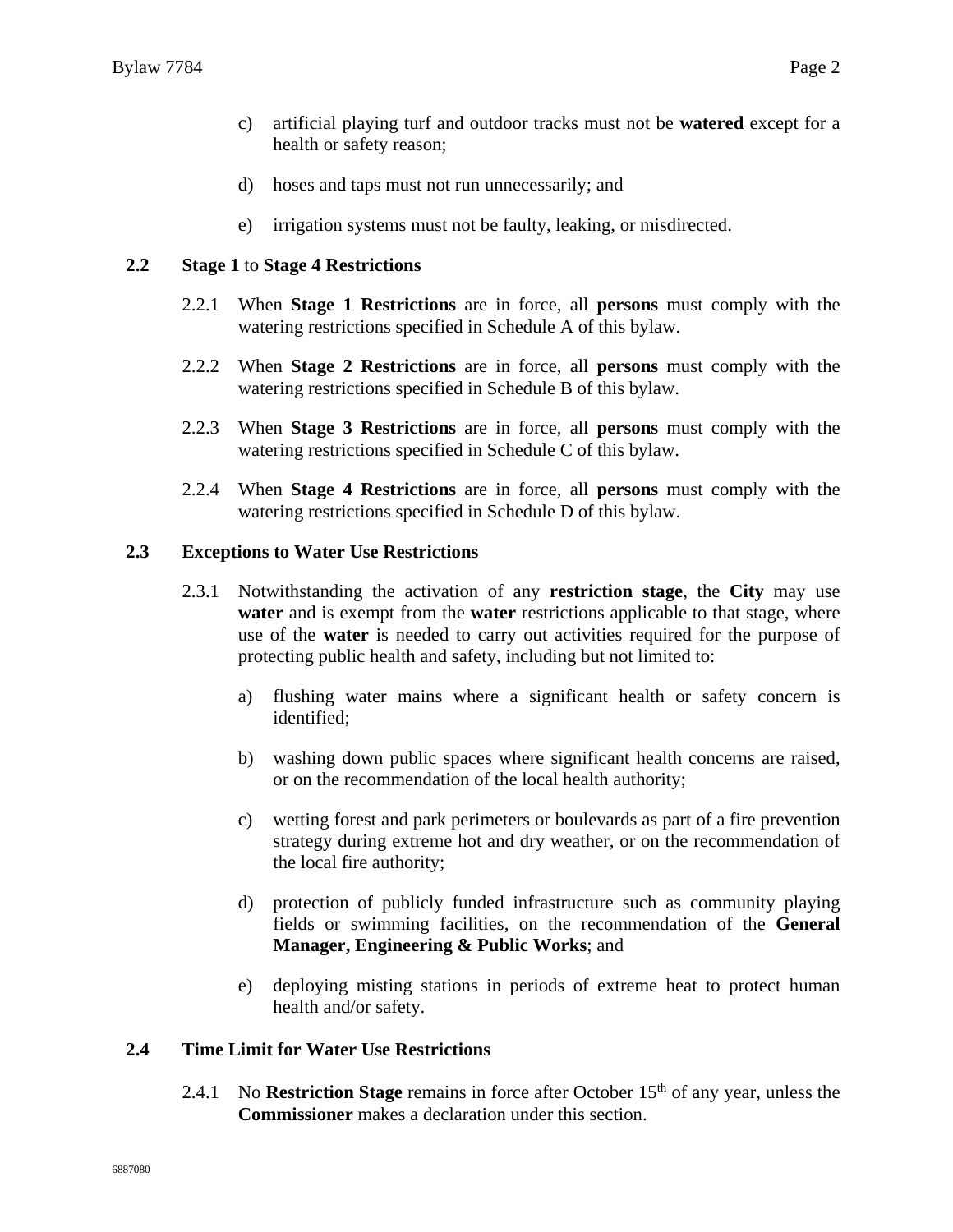2.4.2 At any time before or after October 15<sup>th</sup> of any year, the **Commissioner** may, by letter to the **General Manager, Engineering & Public Works** declare that notwithstanding subsection 2.4.1, a **Restriction Stage** will remain in force or come into force after October 15<sup>th</sup>.

### **PART THREE: PERMITS AND WATER MANAGEMENT PLANS**

#### **3.1 Permits**

- 3.1.1 A **person** may, when **Stage 1 Restrictions** are in force, apply to the **General Manager, Engineering & Public Works** for a permit authorizing the **person** to **water** if:
	- (a) the **person** has installed a **new lawn**, either by placing sod or turf or by seeding, or new landscaping on a substantial part of the outdoor portion of a property; or
	- (b) the **person** is applying nematodes to a **lawn** to control the growth of **European Chafer Beetle**.
- 3.1.2 The owner or operator of a newly **over-seeded soil-based playing field** or **sandbased playing field** may, when **Stage 1 Restrictions** are in force, apply to the **General Manager, Engineering & Public Works** for a **permit** to **water** in accordance with the terms and conditions of the **permit**.
- 3.1.3 An application for a **permit** must be accompanied by supporting documents, as required by the **General Manager, Engineering & Public Works**, and the application fee specified in the Consolidated Fees Bylaw No. 8636, as amended or replaced from time to time.
- 3.1.4 The **General Manager, Engineering & Public Works**, upon being satisfied that an applicant qualifies under subsection 3.1.1 or 3.1.2 and has complied with subsection 3.1.3, may issue a **permit** to the applicant and include terms and conditions in respect to the **permit**.
- 3.1.5 Holders of a valid **permit** issued under subsection 3.1.1:
	- (a) are authorized to **water** in accordance with the terms and conditions of the **permit**, notwithstanding **Stage 1 Restrictions** or **Stage 2 Restrictions**; and
	- (b) are not exempt from **Stage 3 Restrictions** or **Stage 4 Restrictions.**
- 3.1.6 Holders of a valid **permit** issued under subsection 3.1.2:
	- (a) are authorized to **water** in accordance with the terms and conditions of the **permit**, notwithstanding **Stage 1 Restrictions**, **Stage 2 Restrictions,** or **Stage 3 Restrictions**; and
	- (b) are not exempt from **Stage 4 Restrictions**.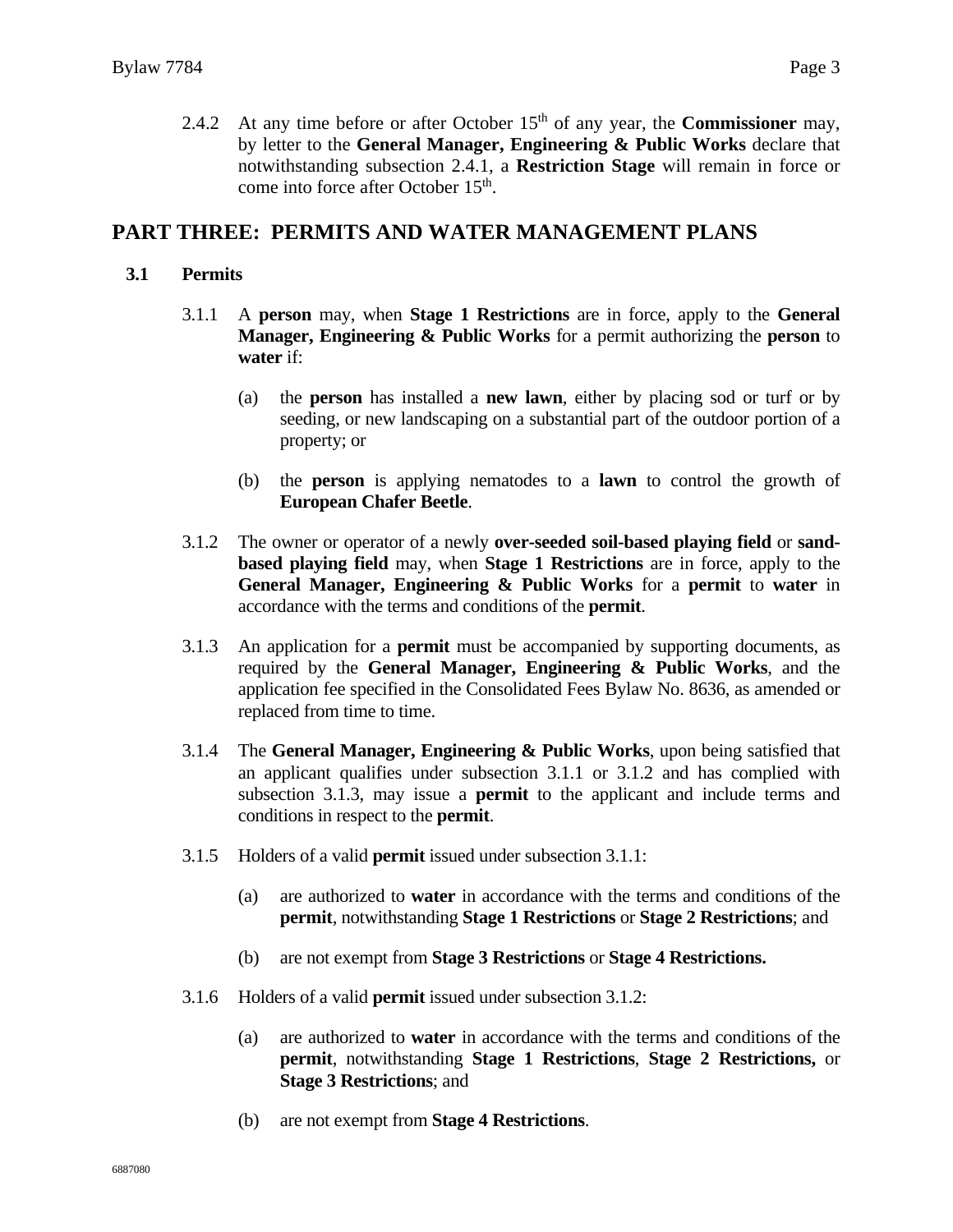- 3.1.7 A **permit** must be affixed to a post facing the street servicing the property, beside the principal driveway or if there is no driveway, in a visible location in the front yard of the property.
- 3.1.8 A **permit** is valid for the period of 21 days from the date of issue.
- 3.1.9 When **Stage 1 Restrictions** are in force, a **permit** holder may apply for an extension of a **permit** issued under subsection 3.1.1(a) or 3.1.2, but such extension must end on or before 42 days from the original date of issue of that **permit** under Section 3.1. A **permit** issued under subsection 3.1.1(b) cannot be extended. When **Stage 2 Restrictions**, **Stage 3 Restrictions** or **Stage 4 Restrictions** are in force, a **permit** holder may not apply for an extension.

#### **3.2 Water Management Plans**

- 3.2.1 When **Stage 1 Restrictions**, **Stage 2 Restrictions** or **Stage 3 Restrictions** are in force, a **person** who is the owner or operator of lawns or grass boulevards on **public lots**, **golf courses**, **soil-based playing fields**, or **sand-based playing fields** may apply to the **General Manager, Engineering & Public Works** for approval of a **Water Management Plan**.
- 3.2.2 Applications for approval of a **Water Management Plan** must be accompanied by supporting documents and information as required by the **General Manager, Engineering & Public Works.**
- 3.2.3 The **General Manager, Engineering & Public Works**, upon being satisfied that an applicant has complied with subsection 3.2.2, may:
	- a) approve the **Water Management Plan** in whole or in part;
	- b) amend the **Water Management Plan**; or
	- c) impose additional commitments, conditions and restrictions as part of the **Water Management Plan**.
- 3.2.4 Notwithstanding **Stage 1 Restrictions** or **Stage 2 Restrictions** or **Stage 3 Restrictions**, the holder of an approved **Water Management Plan** is authorized to **water** in accordance with the terms and conditions of the approved **Water Management Plan**. Approved **Water Management Plans** do not exempt holders from **Stage 4 Restrictions**.
- 3.2.5 Termination or suspension of **Water Management Plans**:
	- a) The holder of an approved **Water Management Plan** may terminate such plan by notifying the **General Manager, Engineering & Public Works** in writing. Such termination shall be effective on the date specified in the notice or, if no date is specified in the notice, on the date on which the **General Manager, Engineering & Public Works** receives the notice.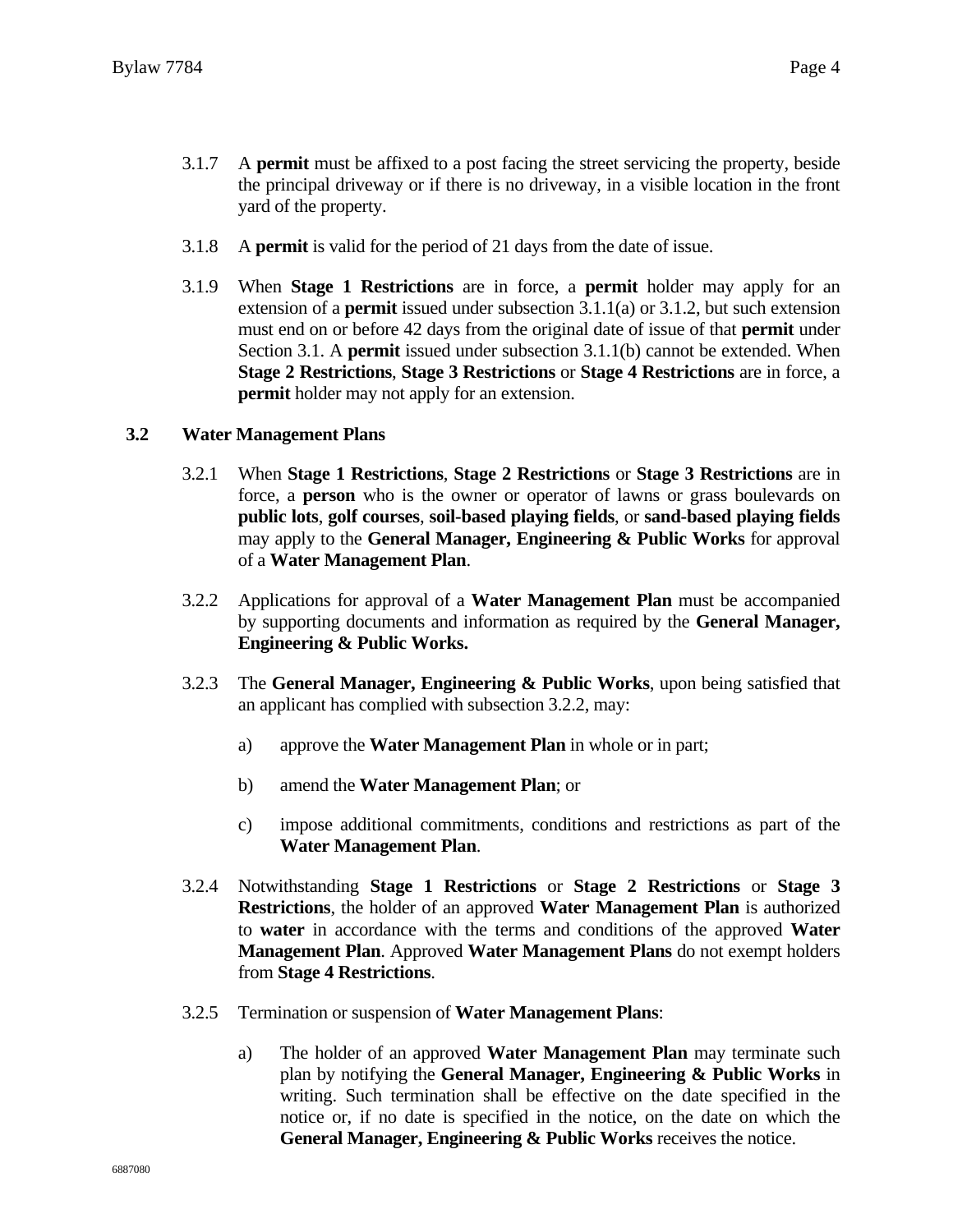- b) The **General Manager, Engineering & Public Works** may terminate or suspend a **Water Management Plan** for noncompliance with any terms and conditions contained within the **Water Management Plan** by notifying the holder of the plan in writing. Such termination or suspension shall be effective at the time such notification is given to the holder of the **Water Management Plan**.
- c) The **General Manager, Engineering & Public Works** may terminate or suspend a **Water Management Plan** for any reason by notifying the owner or operator in writing at least seven (7) days before the termination or suspension date.
- d) In the event of termination or suspension of the **Water Management Plan**, the requirements of the **restriction stage** currently in place shall apply.

### **PART FOUR: DELEGATION OF AUTHORITY**

#### **4.1 Delegation of Authority of General Manager, Engineering & Public Works**

4.1.1 The **General Manger, Engineering & Public Works** may delegate some or all of his or her powers and duties under this bylaw.

### **PART FIVE: INTERPRETATION**

**5.1** In this bylaw, unless the context otherwise requires:

| <b>AESTHETIC CLEANING</b>                      | means the use of <b>water</b> for cleaning when it is<br>not for a health or safety reason.                                                                                                                                                                                                                                 |
|------------------------------------------------|-----------------------------------------------------------------------------------------------------------------------------------------------------------------------------------------------------------------------------------------------------------------------------------------------------------------------------|
| <b>AESTHETIC WATER</b><br><b>FEATURE</b>       | means a fountain, pond, or other water feature<br>that primarily serves an aesthetic purpose, but<br>does not include ponds that contain fish.                                                                                                                                                                              |
| <b>AUTOMATIC SHUT-OFF</b><br><b>DEVICE</b>     | means a device that is spring-loaded and shuts<br>off the supply of water automatically unless<br>hand pressure is applied to allow the supply of<br>water.                                                                                                                                                                 |
| <b>AUTOMATIC WATERING</b>                      | means applying water using an automated<br>water delivery system that requires only<br>minimal human intervention or supervision and<br>typically employs mechanical, electronic, or<br>other components and devices, including but not<br>limited to timers, sensors, computers<br><sub>or</sub><br>mechanical appliances. |
| <b>AUTOMATIC VEHICLE</b><br><b>WASH SYSTEM</b> | means either a conveyor vehicle wash or in-<br>bay vehicle wash.                                                                                                                                                                                                                                                            |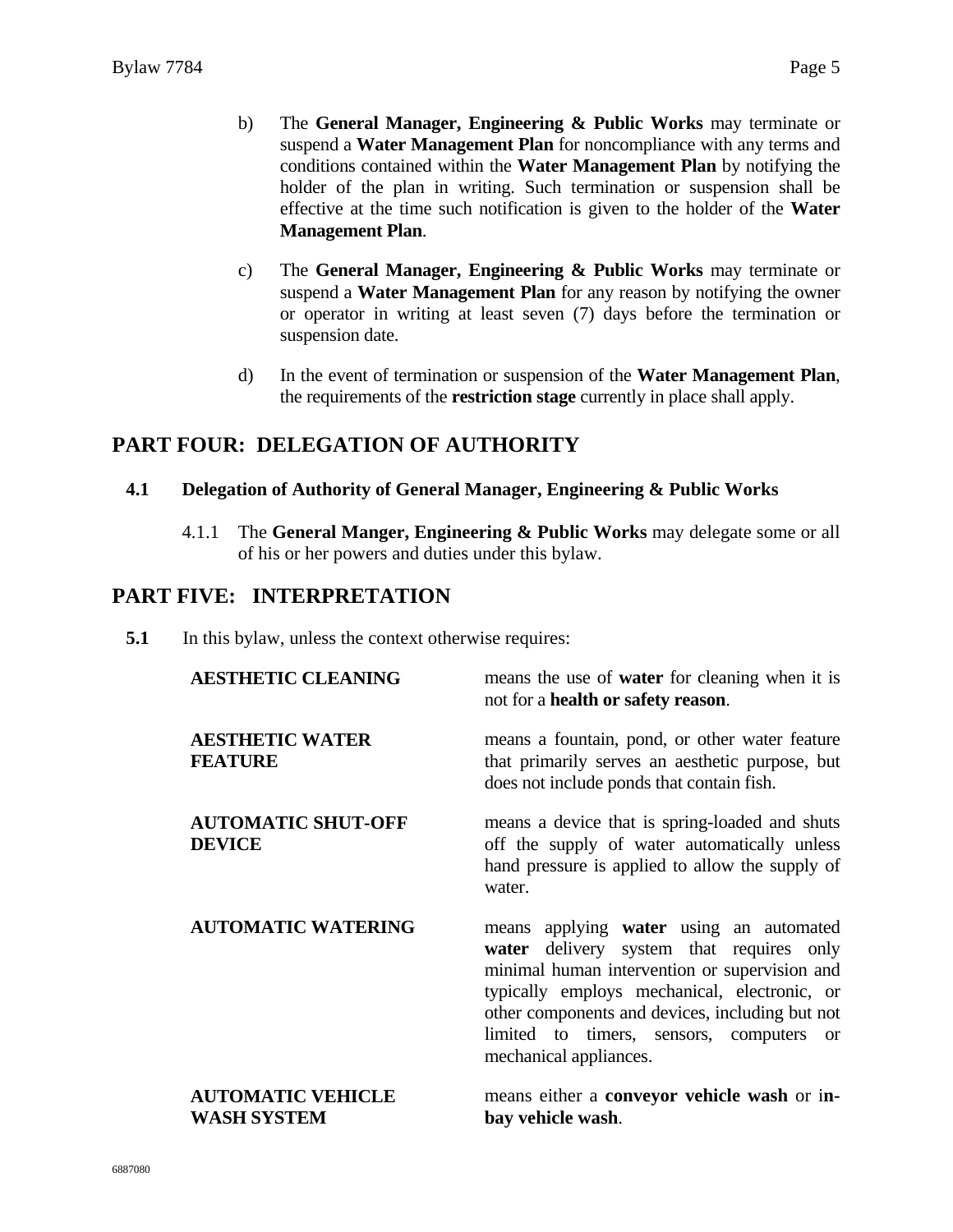| <b>BASIC WASH AND RINSE</b><br><b>CYCLE</b>    | means a process sequence in an <b>automatic</b><br>vehicle wash system that consists of a single<br>wash stage followed by a single rinse stage and<br>no additional processes or optional stages, with<br>total water usage being less than 200 litres per<br>vehicle.                                |
|------------------------------------------------|--------------------------------------------------------------------------------------------------------------------------------------------------------------------------------------------------------------------------------------------------------------------------------------------------------|
| <b>CITY</b>                                    | means the City of Richmond.                                                                                                                                                                                                                                                                            |
| <b>COMMERCIAL</b>                              | means for profit or gain.                                                                                                                                                                                                                                                                              |
| <b>COMMERCIAL</b><br><b>CLEANING OPERATION</b> | means a company, partnership, or <b>person</b> that<br>offers commercial cleaning services, including<br>pressure washing, window cleaning, and other<br>similar building cleaning services, to the public<br>for a fee.                                                                               |
| <b>COMMERCIAL VEHICLE</b><br><b>WASHING</b>    | means commercial vehicle washing services<br>offered to the public for a fee, but excludes car<br>dealerships, fleet vehicle washing facilities, and<br>charity car washes.                                                                                                                            |
| <b>COMMISSIONER</b>                            | means the Commissioner of the Greater<br>Vancouver Water District.                                                                                                                                                                                                                                     |
| <b>CONVEYOR VEHICLE</b><br>WASH                | means a <b>commercial</b> vehicle washing facility<br>where the customer's vehicle moves through an<br>enclosed conveyance mechanism during the<br>wash.                                                                                                                                               |
| <b>COUNCIL</b>                                 | means the Council of the City.                                                                                                                                                                                                                                                                         |
| <b>DRIP IRRIGATION</b>                         | means an irrigation system that delivers water<br>directly to the root zone of the plant at a low<br>flow rate through individual emission points<br>(emitters) using droplets of water and excludes<br>sprinkler irrigation<br>systems,<br>micro-spray<br>systems, misting systems, and soaker hoses. |
| <b>EDIBLE PLANT</b>                            | means a plant grown for the purpose of human<br>consumption.                                                                                                                                                                                                                                           |
| <b>EUROPEAN CHAFER</b><br><b>BEETLE</b>        | means an invasive insect pest whose larvae feed<br>on the roots of grasses, causing serious damage<br>to lawns. The Chafer Beetle larvae can be<br>treated naturally using nematodes,<br>which<br>typically requires a moist lawn for a period of 2<br>to 3 weeks from the day of application.         |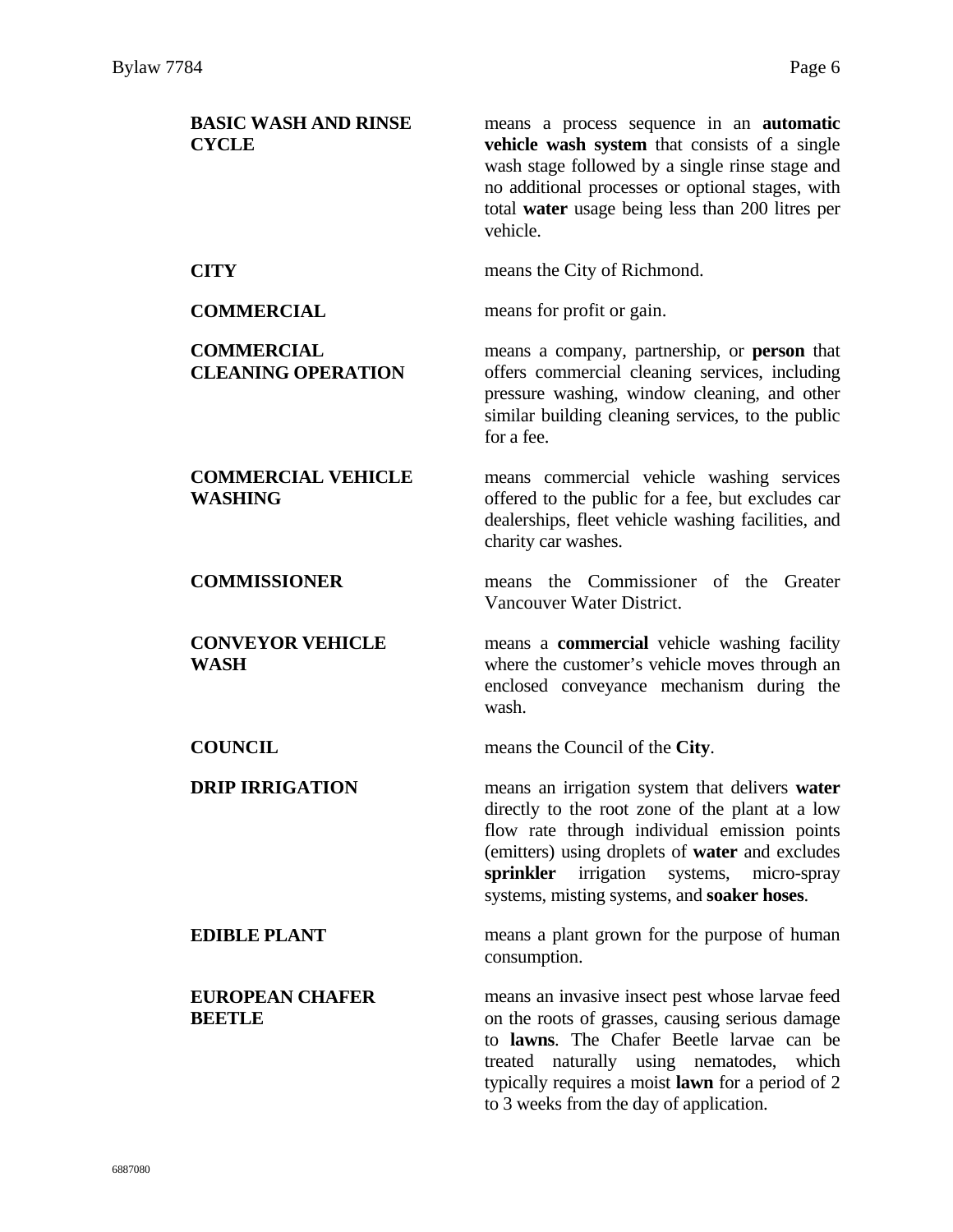| <b>FAIRWAYS</b>                                                            | means the part of a <b>golf course</b> between a tee<br>and the corresponding green, but does not<br>include tee areas and greens.                                                                                                                                                                                      |
|----------------------------------------------------------------------------|-------------------------------------------------------------------------------------------------------------------------------------------------------------------------------------------------------------------------------------------------------------------------------------------------------------------------|
| <b>FLUSHING WATER MAIN</b>                                                 | means discharging water from a water main for<br>routine maintenance such as water quality<br>management and measurement of firefighting<br>flow capacity.                                                                                                                                                              |
| <b>GENERAL MANAGER,</b><br><b>ENGINEERING &amp; PUBLIC</b><br><b>WORKS</b> | means the person appointed by <b>Council</b><br>the position of General<br>Manager,<br>to<br>Engineering & Public Works and includes a<br>person to whom the General Manager,<br>Engineering & Public Works has delegated<br>authority under this bylaw.                                                                |
| <b>GOLF COURSE</b>                                                         | means the greens, tee areas, and <b>fairways</b> that<br>are designed and maintained as playing surfaces<br>for golf, but does not include rough areas or<br>lawns that are not maintained as playing<br>surfaces.                                                                                                      |
| <b>HAND WASH AND SELF-</b><br><b>SERVICE FACILITY</b>                      | means a <b>commercial</b> vehicle washing facility<br>where the facility's staff wash the customer's<br>vehicle using spray wands and brushes, or the<br>customer washes their own vehicles with spray<br>wands and brushes.                                                                                            |
| <b>HEALTH OR SAFETY</b><br><b>REASON</b>                                   | means a precaution necessary to protect health<br>and/ or safety of any person or persons,<br>including the removal of contaminants, bodily<br>fluids, and slip and fall hazards, the provision of<br>cooling mist in circumstances of extreme heat,<br>controlling pests, and the suppressing and<br>controlling dust. |
| <b>IMPERMEABLE SURFACE</b>                                                 | means a material added to the surface of the<br>ground, or on the exterior of a building or<br>structure that is impermeable to <b>water</b> , including<br>but not limited to glass, wood, concrete, asphalt,<br>paving stones, and other similar materials.                                                           |
| <b>IN-BAY VEHICLE WASH</b>                                                 | means a <b>commercial</b> vehicle washing facility<br>where the customer parks the vehicle inside a<br>bay, and the vehicle remains stationary while a<br>spray mechanism moves over the vehicle to<br>clean it.                                                                                                        |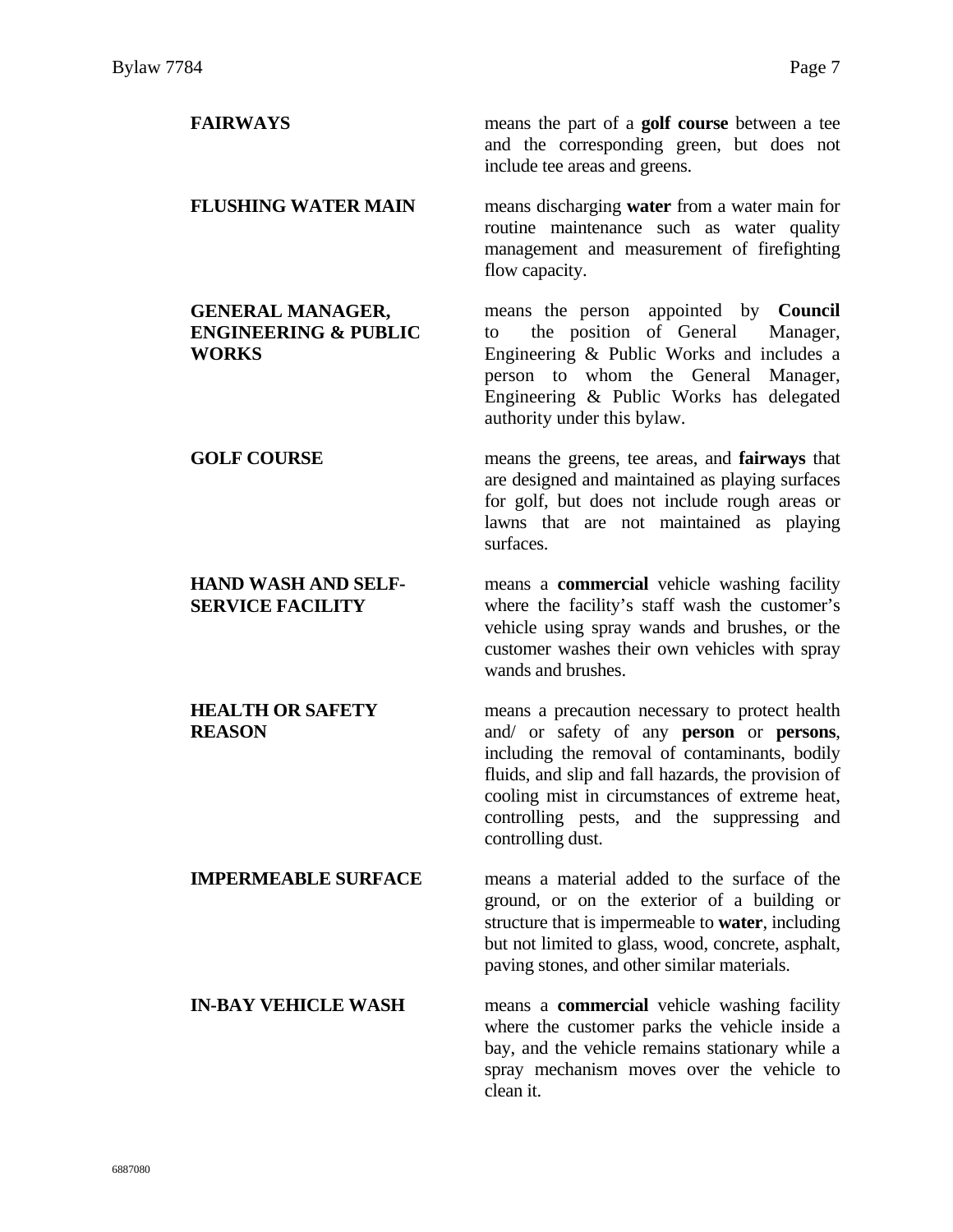| <b>LAWN</b>                                                                                    | means a cultivated area surrounding or adjacent<br>to a building that is covered by grass, turf, or a<br>ground cover plant such as clover, including<br>areas such as boulevards, parks, school yards<br>and cemeteries, but excluding golf courses, soil-<br>based playing fields, and sand-based playing<br>fields.                               |
|------------------------------------------------------------------------------------------------|------------------------------------------------------------------------------------------------------------------------------------------------------------------------------------------------------------------------------------------------------------------------------------------------------------------------------------------------------|
| <b>MANUAL WATERING</b>                                                                         | means applying <b>water</b> using a device or tool that<br>is manually held or operated by a person,<br>without automatic watering.                                                                                                                                                                                                                  |
| <b>NEW LAWN</b>                                                                                | means a <b>lawn</b> that is newly established either by<br>seeding or the laying of new sod or turf.                                                                                                                                                                                                                                                 |
| <b>NON-RESIDENTIAL LOT</b>                                                                     | means property zoned for a permitted use other<br>than a residential use, including, but not limited<br>to, commercial, industrial, and institutional uses,<br>and including a property zoned for mixed<br>residential<br>and non-residential<br>but<br>uses,<br>excluding <b>public</b> lots.                                                       |
| <b>ODD-NUMBERED</b><br><b>CIVIC ADDRESS or</b><br><b>EVEN-NUMBERED</b><br><b>CIVIC ADDRESS</b> | means the numerical portion of the street address<br>of a property, and in the case of multi-unit<br>commercial or residential complex such as<br>townhouses, condominiums or other strata-titled<br>properties, means the numerical portion of the<br>street address that is assigned to the entire<br>complex, and not the individual unit number. |
| <b>OVER-SEEDED</b>                                                                             | means the application of grass seed on existing<br>turf, typically in early fall or spring and may also<br>include associated processes such as aeration,<br>weeding, dethatching and fertilization, for the<br>purpose of mitigating against grass thinning.                                                                                        |
| <b>PERMIT</b>                                                                                  | means a permit issued under Part 3 of this<br>bylaw.                                                                                                                                                                                                                                                                                                 |
| <b>PERSON</b>                                                                                  | means any individual but does not include a<br>regional district, the provincial government, or<br>any body appointed or created under an<br>enactment of Canada or British Columbia.                                                                                                                                                                |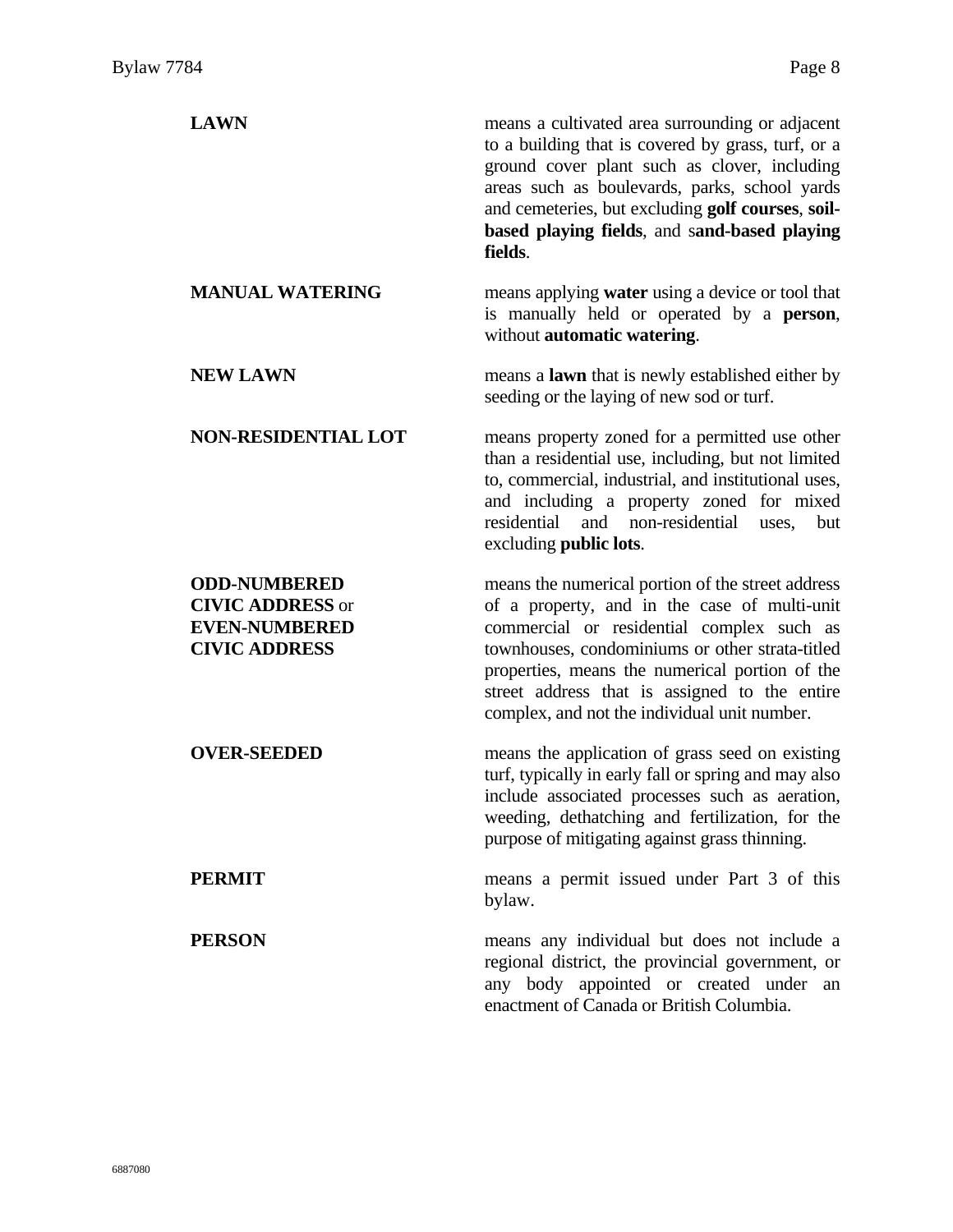| <b>PUBLIC</b><br><b>ANNOUNCEMENT</b>      | means one or more advertisements or public<br>service announcements in any one of:                                                                                                                                                                                                            |
|-------------------------------------------|-----------------------------------------------------------------------------------------------------------------------------------------------------------------------------------------------------------------------------------------------------------------------------------------------|
|                                           | (i) a television or radio broadcast from a<br>station that broadcasts to the City;                                                                                                                                                                                                            |
|                                           | (ii) a newspaper or other publication intended<br>for general circulation, including one that<br>is distributed without charge to the reader,<br>that contains news and advertising, and is<br>distributed within the City at least once per<br>week.                                         |
| <b>PUBLIC LOT</b>                         | means property zoned for municipal, regional<br>district, provincial, or federal uses including, but<br>not limited to, dedicated roads and highways,<br>rights of way for road, public walkway, sidewalk<br>and/or public plaza purposes, and school,<br>college, university, and park uses. |
| <b>RESIDENTIAL LOT</b>                    | means a parcel of land used solely for residential<br>purposes.                                                                                                                                                                                                                               |
| <b>RESTRICTION STAGE</b>                  | means restrictions on <b>water</b> use imposed by<br>the <b>Commissioner</b> , specifically the stages of<br>restrictions specified in Part Two of this bylaw.                                                                                                                                |
| <b>SAND-BASED PLAYING</b><br><b>FIELD</b> | means a playing field that is constructed with a<br>highly permeable sand-based root<br>zone,<br>typically 30 to 40 centimetres deep, over a<br>drainage system with drain pipes bedded in<br>gravel, and is designed and maintained to be<br>playable year-round.                            |
| <b>SOAKER HOSE</b>                        | means a garden hose or pipe with small holes<br>that allow water to seep into the ground, to the<br>roots of plants, discharging water through the<br>entire length of its porous surface.                                                                                                    |
| <b>SOIL-BASED PLAYING</b><br><b>FIELD</b> | means a playing field that is covered with grass,<br>sod or turf that is designed and maintained to be<br>played upon, or that is used for sporting or other<br>community events and activities, but does not<br>include lawns, golf courses or sand-based<br>playing fields.                 |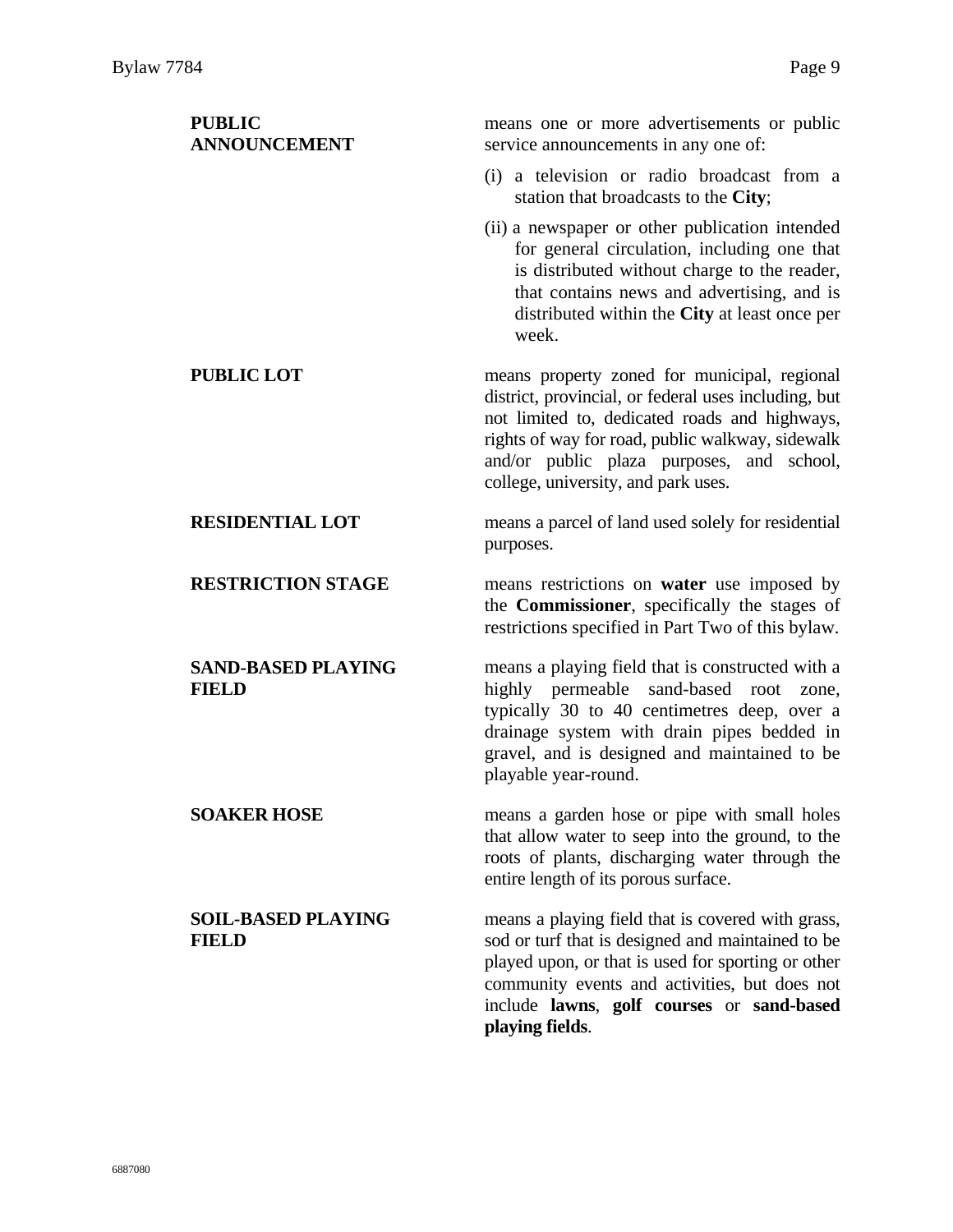| <b>SPRINKLER</b>                       | means any device that sprays water in the<br>absence of constant human control, which is<br>attached to a hose or pipe located upon or under<br>the surface of the ground, and excludes drip<br>irrigation and soaker hoses.                                                                                                                                                           |
|----------------------------------------|----------------------------------------------------------------------------------------------------------------------------------------------------------------------------------------------------------------------------------------------------------------------------------------------------------------------------------------------------------------------------------------|
| <b>STAGE 1 RESTRICTIONS</b>            | means the restrictions on water use specified in<br>Schedule A of this bylaw.                                                                                                                                                                                                                                                                                                          |
| <b>STAGE 2 RESTRICTIONS</b>            | means the restrictions on water use specified in<br>Schedule B of this bylaw.                                                                                                                                                                                                                                                                                                          |
| <b>STAGE 3 RESTRICTIONS</b>            | means the restrictions on water use specified in<br>Schedule C of this bylaw.                                                                                                                                                                                                                                                                                                          |
| <b>STAGE 4 RESTRICTIONS</b>            | means the restrictions on water use specified in<br>Schedule D of this bylaw.                                                                                                                                                                                                                                                                                                          |
| <b>WATER</b>                           | used as a noun, means <b>water</b> supplied directly<br>or indirectly by Greater Vancouver Water<br>District or the City of Richmond, whether or<br>not mixed with rain water, gray water or<br>recycled water.                                                                                                                                                                        |
| <b>WATER MANAGEMENT</b><br><b>PLAN</b> | means a plan proposed by the owner or operator<br>of a golf course, soil-based playing field,<br>and/or sand-based playing field, and approved<br>by the General Manager, Engineering &<br>Public Works. The plan sets out terms such as<br>water use targets during the different restriction<br>stages to reduce water use, and reporting<br>requirements for the owner or operator. |
| <b>WATER OR WATERING</b>               | means applying water to lands or plants with<br>any device or tool including but not limited to a<br>sprinkler, hose, mister, or drip irrigation.                                                                                                                                                                                                                                      |
| <b>WATER PLAY PARK</b>                 | means an outdoor recreational facility, owned or<br>operated by the City, which incorporates water<br>play features, including wading pools and spray<br>parks.                                                                                                                                                                                                                        |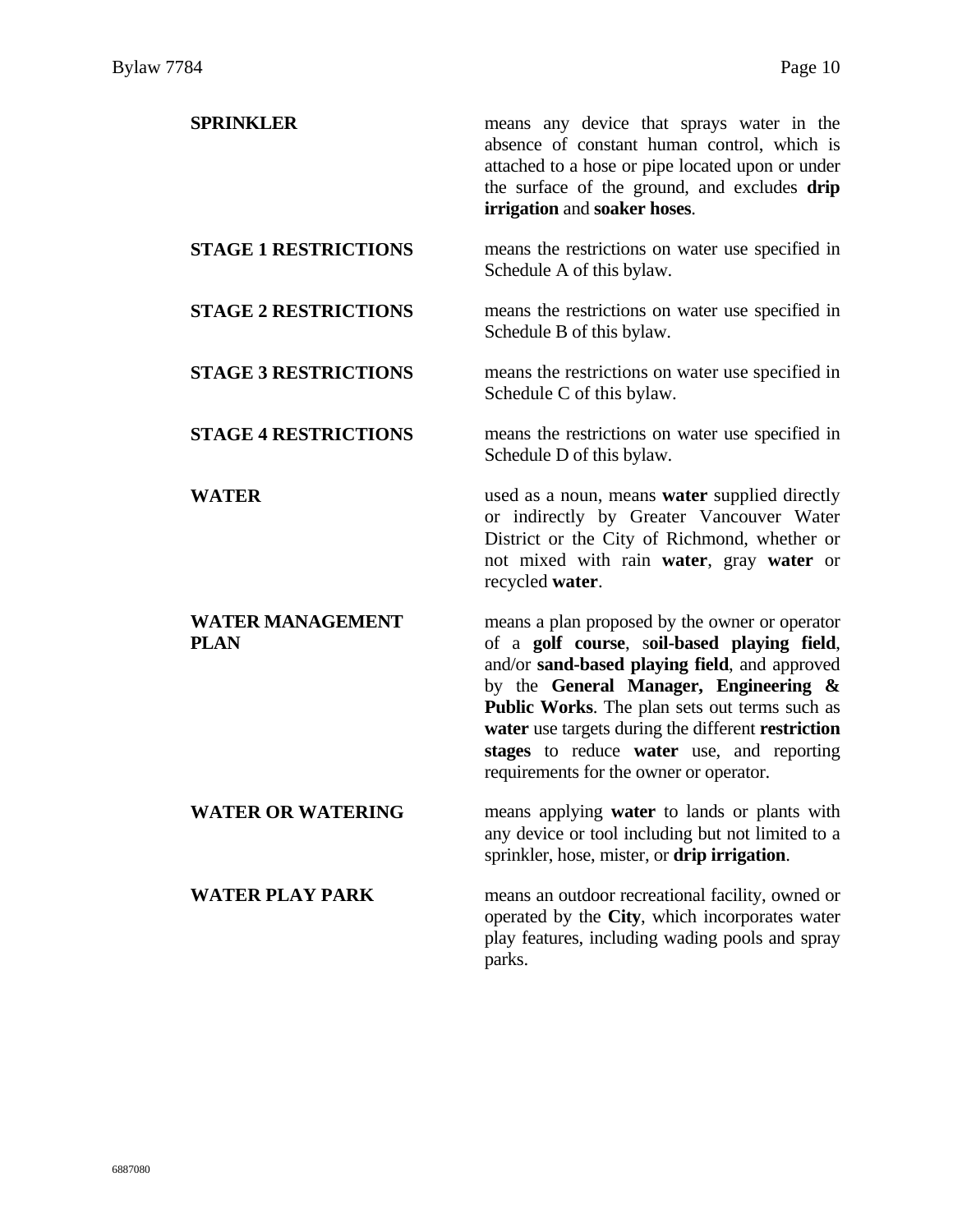### **PART SIX: OFFENCES AND PENALTIES**

- 6.1 Any person who:
	- (a) violates or who causes or allows any of the provisions of this bylaw to be violated; or
	- (b) fails to comply with any of the provisions of this or any other bylaw or applicable statute; or
	- (c) neglects or refrains from doing anything required under the provisions of this bylaw,

is deemed to have committed an infraction of, or an offence against this bylaw is liable on summary conviction, to the penalties provided in section 6.2, and each day that such violation is caused, or allowed to continue, constitutes a separate offence.

- 6.2 Upon conviction pursuant to the *Offence Act* for an offence against this bylaw, the offender is liable to the following fines:
	- (a) for a first conviction, not less than \$3,000 and not more than \$50,000;
	- (b) for a second or subsequent conviction, not less than \$5,000 and not more than \$50,000.
- 6.3 In a prosecution under this bylaw, the onus of establishing an exemption under sections 2.5, 2.6 or 2.7 lies on the **person** claiming the exemption.
- 6.4 A violation of the provisions identified in this bylaw, except the **Stage 4 Restrictions**  set-out in section 2.4, shall result in liability for penalties and late payment amounts established in Schedule A of the *Notice of Bylaw Violation Dispute Adjudication Bylaw No. 8122*.
- 6.5 A violation of the provisions identified in this bylaw, except the **Stage 4 Restrictions** set-out in section 2.4, shall be subject to the procedures, restrictions, limits, obligations and rights established in the *Notice of Bylaw Violation Dispute Adjudication Bylaw No. 8122* in accordance with the *Local Government Bylaw Notice Enforcement Act, SBC 2003, c. 60*.
- 6.6 A violation of the **Stage 4 Restrictions** identified in section 2.4 of this bylaw shall be subject to the penalty and procedures established in the *Municipal Ticket Information Authorization Bylaw No. 7321*.

### **PART SEVEN: PREVIOUS BYLAW REPEAL**

7.1 Water Restrictions Bylaw No. 6085 (adopted May 25, 1993); and Amendment Bylaw No. 6767 (adopted June 9, 1997), are repealed.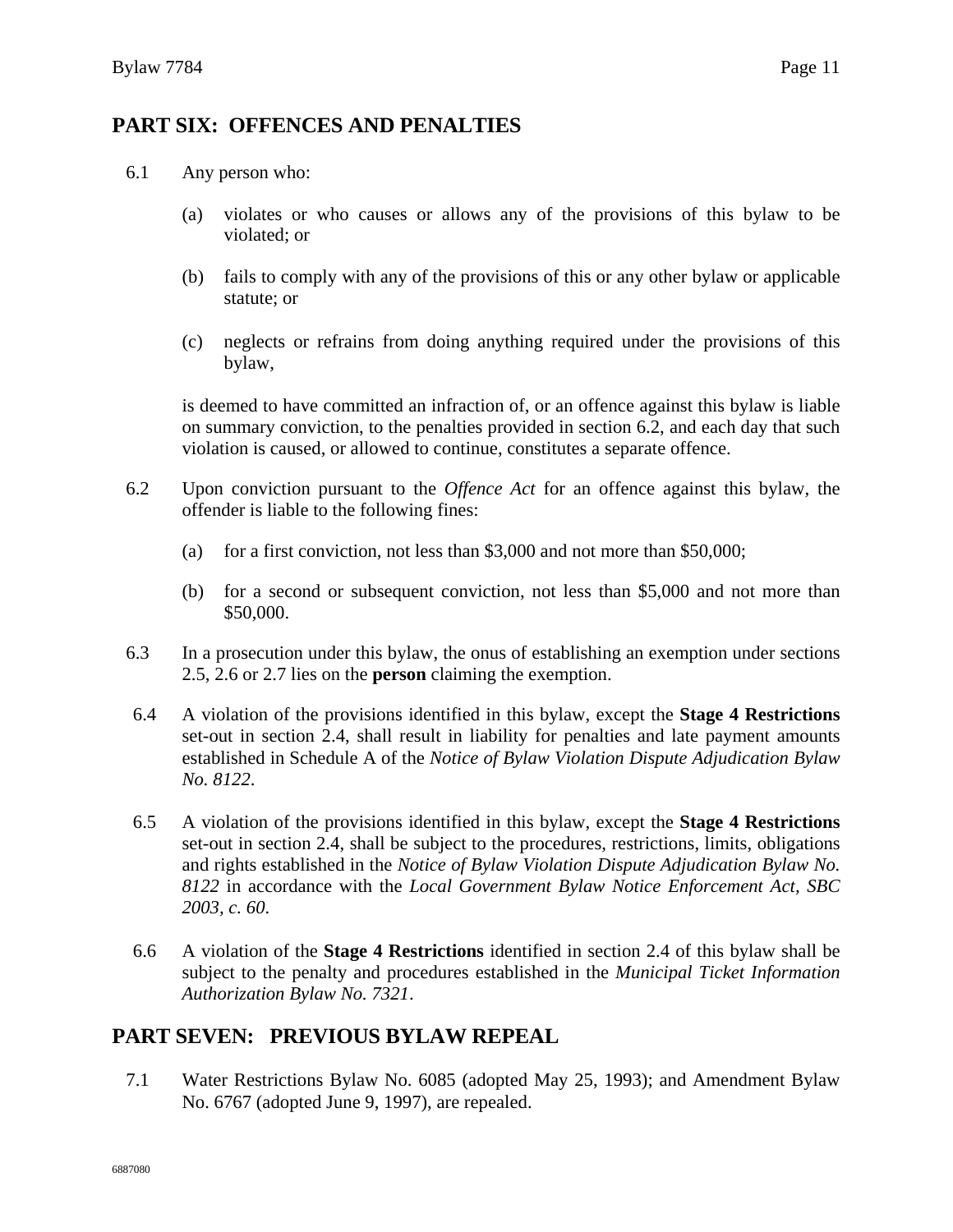### **PART EIGHT: SEVERABILITY & CITATION**

- 8.1 If any part, section, sub-section, clause, or sub-clause of this bylaw is, for any reason, held to be invalid by the decision of a Court of competent jurisdiction, such decision does not affect the validity of the remaining portions of this bylaw.
- 8.2 This bylaw is cited as **"Water Use Restriction Bylaw No. 7784".**

### **PART NINE: FEES BYLAW**

9.1 The Consolidated Fees Bylaw No. 8636, as may be amended from time to time, applies to this bylaw.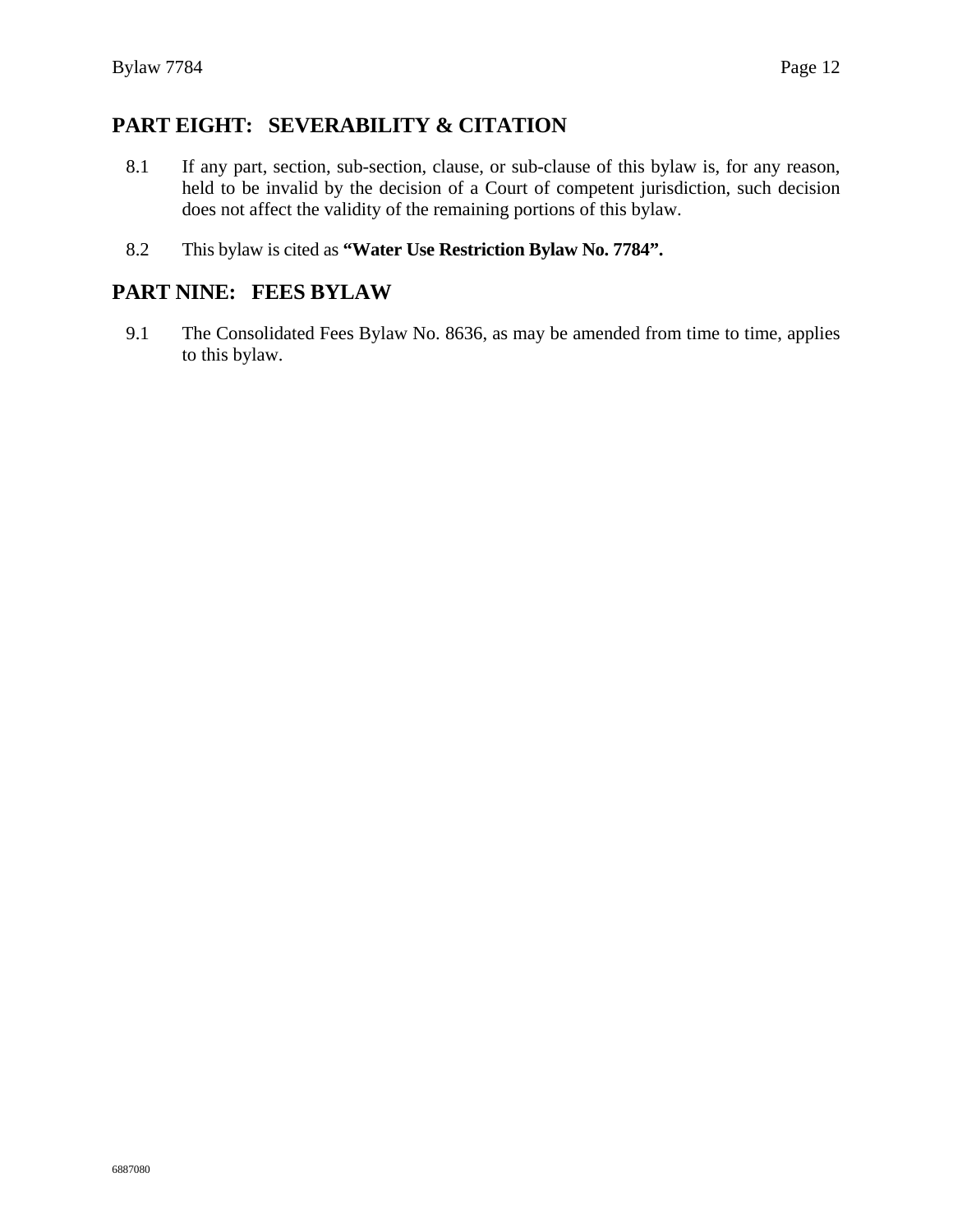#### **SCHEDULE A to BYLAW NO. 7784**

#### **STAGE 1 RESTRICTIONS**

| Lot                  | <b>Water Use</b>                                                                             | <b>Restriction</b>                                                                                                                                         |
|----------------------|----------------------------------------------------------------------------------------------|------------------------------------------------------------------------------------------------------------------------------------------------------------|
|                      | <b>Watering lawns</b>                                                                        | A person may only water at the following times:                                                                                                            |
|                      |                                                                                              | - Even-numbered civic addresses: on Saturdays from<br>5 am to 7 am if automatic watering, on Saturdays<br>from 6 am to 9 am if manual watering.            |
|                      |                                                                                              | - Odd-numbered civic addresses: on Sundays from 5<br>am to 7 am if <b>automatic watering</b> , on Sundays from 6<br>am to 9 am if manual watering.         |
| Residential Lots     | <b>Watering new lawns or lawns</b><br>being treated for the European<br><b>Chafer Beetle</b> | A permit holder may water outside restricted lawn<br>watering days if in compliance with a permit.                                                         |
|                      | <b>Watering trees, shrubs, decorative</b><br>planters, and flowers, excluding                | A person may only water from 5 am to 9 am on any<br>day if using a sprinkler.                                                                              |
|                      | edible plants                                                                                | A person may water on any day at any time if using a<br>handheld hose, soaker hose, water container, or drip<br>irrigation.                                |
|                      | <b>Watering lawns</b>                                                                        | A person may only water at the following times:                                                                                                            |
|                      |                                                                                              | - Even-numbered civic addresses: on Mondays from<br>4 am to 6 am if <b>automatic watering</b> , on Mondays<br>from 6 am to 9 am if <b>manual watering.</b> |
|                      |                                                                                              | - Odd-numbered civic addresses: on Tuesday from 4<br>am to 6 am if <b>automatic watering</b> , on Mondays from<br>6 am to 9 am if manual watering.         |
| Non-Residential Lots | <b>Watering new lawns or lawns</b><br>being treated for European<br><b>Chafer Beetle</b>     | A permit holder may water outside restricted lawn<br>watering days if in compliance with a permit.                                                         |
|                      | Watering trees, shrubs, decorative<br>planters, and flowers (excluding                       | A person may only water from 4 am to 9 am on any<br>day if using a sprinkler.                                                                              |
|                      | edible plants and turf at turf farms)                                                        | A person may water on any day at any time if using a<br>handheld hose, soaker hose, water container, or drip<br>irrigation.                                |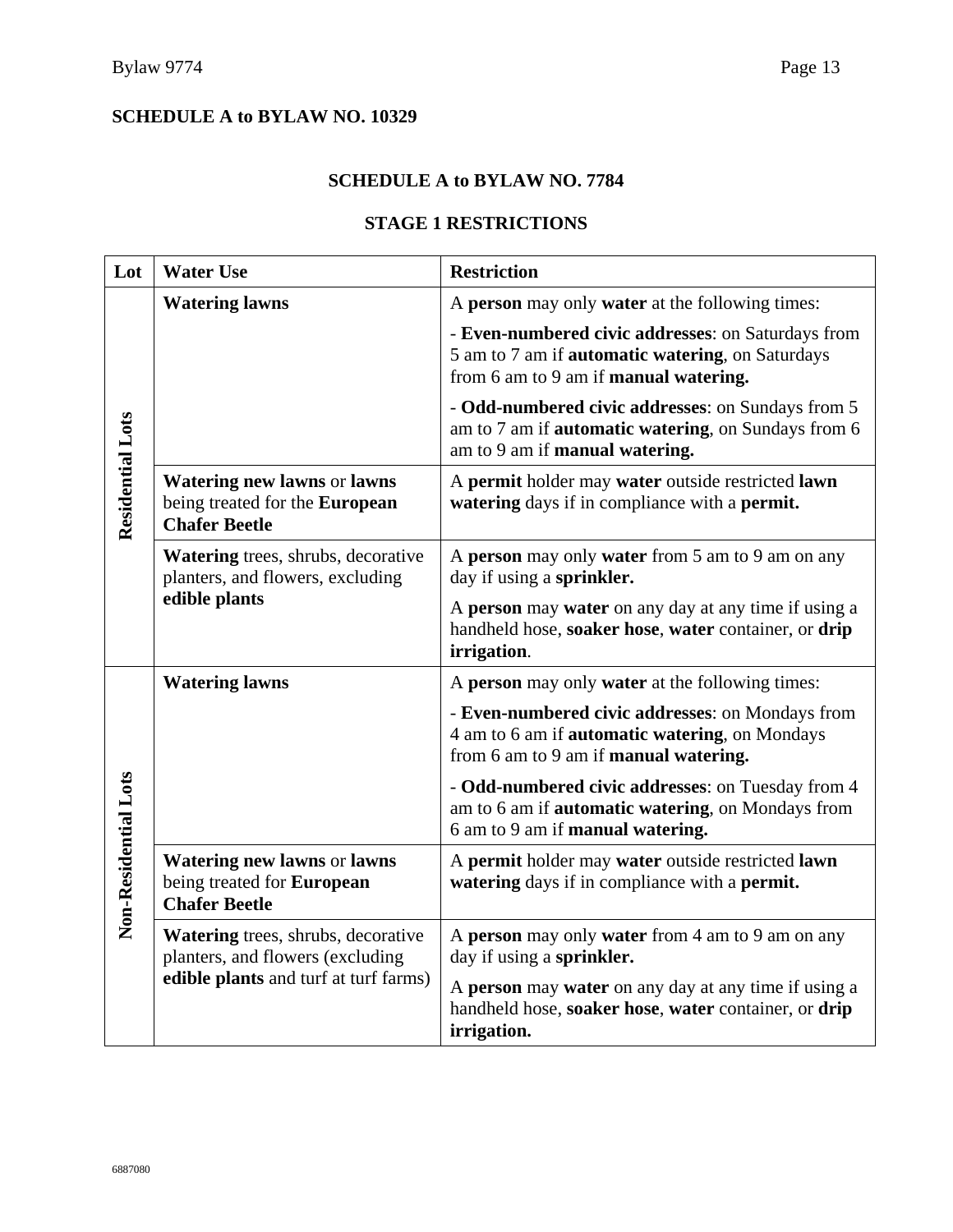| Public Lots | <b>Watering lawns and grass</b><br>boulevards                                                | <b>Watering</b> is only allowed at the following times,<br>except when watering in accordance with an approved<br>water management plan:                                                                                             |
|-------------|----------------------------------------------------------------------------------------------|--------------------------------------------------------------------------------------------------------------------------------------------------------------------------------------------------------------------------------------|
|             |                                                                                              | - Even-numbered civic addresses: on Mondays from<br>4 am to 6 am if <b>automatic watering</b> , on Mondays<br>from 6 am to 9 am if <b>manual watering.</b>                                                                           |
|             |                                                                                              | - Odd-numbered civic addresses: on Tuesday from 4<br>am to 6 am if <b>automatic watering</b> , on Tuesday from 6<br>am to 9 am if manual watering.                                                                                   |
|             | <b>Watering new lawns or lawns</b><br>being treated for the European<br><b>Chafer Beetle</b> | A permit holder may water outside restricted lawn<br>watering days if in compliance with a permit.                                                                                                                                   |
|             | <b>Watering trees, shrubs, decorative</b><br>planters, and flowers, excluding                | Watering is only allowed from 4 am to 9 am on any<br>day if using a sprinkler.                                                                                                                                                       |
|             | edible plants                                                                                | <b>Watering</b> is allowed on any day at any time if using a<br>handheld hose, soaker hose, water container, or drip<br>irrigation.                                                                                                  |
|             | <b>Watering soil-based playing</b><br>fields                                                 | <b>Watering</b> is only allowed from 7 pm to 9 am on any<br>day, except if:<br>- watering newly over-seeded fields in compliance<br>with a <b>permit</b> ; or<br>- watering in accordance with an approved water<br>management plan. |
|             | <b>Watering sand-based playing</b><br>fields                                                 | <b>Watering</b> is only allowed from 7 pm to 9 am on any<br>day, except if:<br>- watering newly over-seeded fields in compliance<br>with a <b>permit</b> ; or<br>- watering in accordance with an approved water<br>management plan. |
|             | <b>Flushing water mains</b>                                                                  | Prohibited                                                                                                                                                                                                                           |
|             |                                                                                              |                                                                                                                                                                                                                                      |
| 6887080     |                                                                                              |                                                                                                                                                                                                                                      |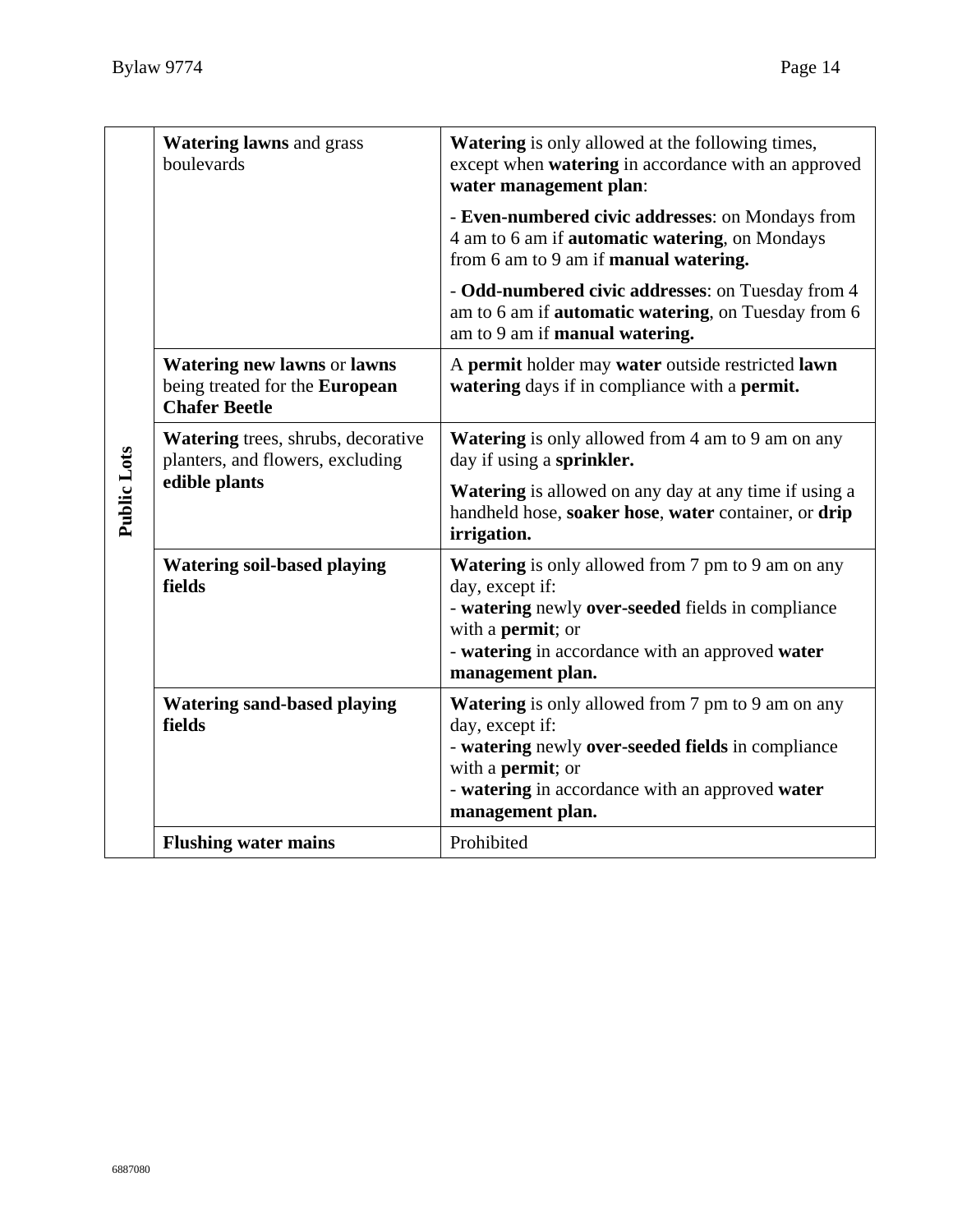#### **SCHEDULE B to BYLAW NO. 7784**

### **STAGE 2 RESTRICTIONS**

| Lot               | <b>Water Use</b>                                                                                              | <b>Restriction</b>                                                                                                                                                                                                                            |
|-------------------|---------------------------------------------------------------------------------------------------------------|-----------------------------------------------------------------------------------------------------------------------------------------------------------------------------------------------------------------------------------------------|
|                   | <b>Watering lawns</b>                                                                                         | Prohibited                                                                                                                                                                                                                                    |
|                   | Watering new lawns or lawns<br>being treated for the European<br><b>Chafer Beetle</b>                         | A permit holder may water outside restricted lawn<br>watering days if in compliance with a permit issued<br>when Stage 1 Restrictions were in force, until the<br>permit expires.                                                             |
|                   |                                                                                                               | No new <b>permits</b> issued or renewed.                                                                                                                                                                                                      |
| Residential Lots  | Watering trees, shrubs, decorative<br>planters, and flowers, excluding                                        | A person may only water from 5 am to 9 am on any<br>day if using a sprinkler.                                                                                                                                                                 |
|                   | edible plants                                                                                                 | A person may water on any day at any time if using a<br>handheld hose, soaker hose, water container, or drip<br>irrigation.                                                                                                                   |
|                   | Washing impermeable surfaces<br>(sidewalks, driveways, fences,<br>walls, roofs, or other outdoor<br>surfaces) | Prohibited except if:<br>- for a health or safety reason;<br>- to prepare the surface for painting, sealing, or similar<br>treatment;<br>- to prevent or control fires; or<br>- for aesthetic cleaning by a commercial cleaning<br>operation. |
|                   | Topping up or filling aesthetic<br>water features                                                             | Prohibited                                                                                                                                                                                                                                    |
|                   | <b>Watering lawns</b>                                                                                         | Prohibited                                                                                                                                                                                                                                    |
|                   | Watering new lawns or lawns<br>being treated for European<br><b>Chafer Beetle</b>                             | A permit holder may water outside restricted lawn<br>watering days if in compliance with a permit issued<br>when Stage 1 Restrictions were in force, until the<br>permit expires.                                                             |
| <b>itial</b> Lots |                                                                                                               | No new <b>permits</b> issued or renewed.                                                                                                                                                                                                      |
|                   | Watering trees, shrubs, decorative<br>planters, and flowers, excluding                                        | A person may only water from 4 am to 9 am on any<br>day if using a sprinkler.                                                                                                                                                                 |
| Non-Resider       | edible plants and turf at turf farms                                                                          | A person may water on any day at any time if using a<br>handheld hose, soaker hose, water container, or drip<br>irrigation.                                                                                                                   |
|                   | <b>Watering golf courses</b>                                                                                  | Watering of fairways is allowed on no more than one<br>day in a seven-day period, except if operating under an<br>approved water management plan.                                                                                             |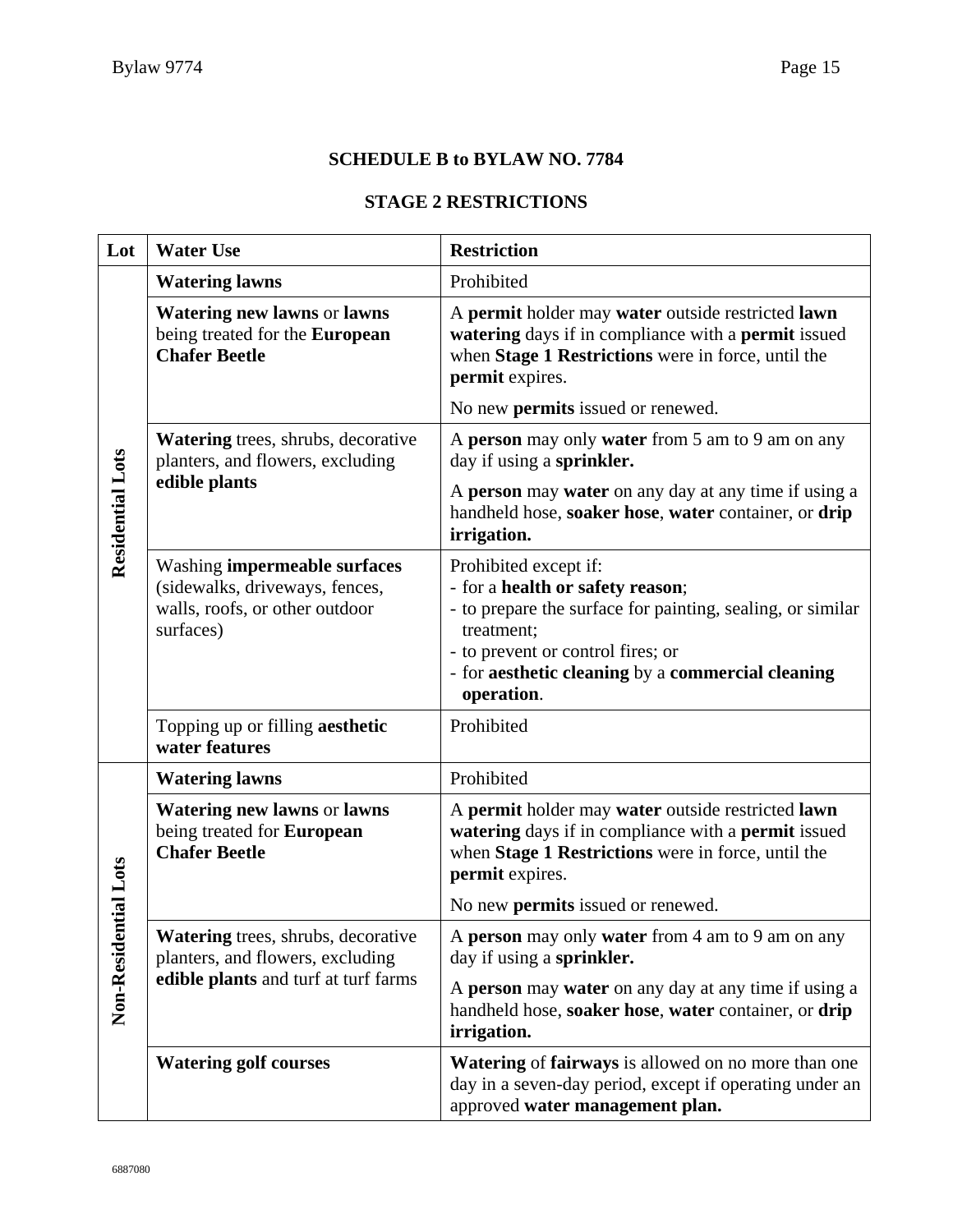|                    | <b>Washing impermeable surfaces</b><br>(sidewalks, driveways, fences,<br>walls, roofs, or other outdoor<br>surfaces)<br>Topping up or filling aesthetic | Prohibited except if:<br>- for a health or safety reason;<br>- to prepare the surface for painting, sealing, or similar<br>treatment;<br>- to prevent or control fires; or<br>- for aesthetic cleaning by a commercial cleaning<br>operation.<br>Prohibited.                        |
|--------------------|---------------------------------------------------------------------------------------------------------------------------------------------------------|-------------------------------------------------------------------------------------------------------------------------------------------------------------------------------------------------------------------------------------------------------------------------------------|
|                    | water features<br><b>Watering lawns and grass</b><br>boulevards                                                                                         | Prohibited except when <b>watering</b> in accordance with<br>an approved water management plan.                                                                                                                                                                                     |
|                    | <b>Watering new lawns or lawns</b><br>being treated for the European<br><b>Chafer Beetle</b>                                                            | A permit holder may water outside restricted lawn<br>watering days if in compliance with a permit issued<br>when Stage 1 Restrictions were in force, until the<br>permit expires.                                                                                                   |
|                    |                                                                                                                                                         | No new <b>permits</b> issued or renewed.                                                                                                                                                                                                                                            |
| <b>Public Lots</b> | Watering trees, shrubs, decorative<br>planters, and flowers, excluding<br>edible plants                                                                 | <b>Watering</b> is only allowed from 4 am to 9 am on any<br>day if using a sprinkler.                                                                                                                                                                                               |
|                    |                                                                                                                                                         | <b>Watering</b> is allowed on any day at any time if using a<br>handheld hose, soaker hose, water container, or drip<br>irrigation.                                                                                                                                                 |
|                    | <b>Watering soil-based playing fields</b>                                                                                                               | <b>Watering</b> is allowed on no more than four days in a<br>seven-day period and only from 7 pm to 9 am, except<br>if:<br>- watering newly over-seeded fields if in compliance<br>with a <b>permit</b> ; or<br>- watering in accordance with an approved water<br>management plan. |
|                    | <b>Watering sand-based playing</b><br>fields                                                                                                            | Watering is only allowed from 7 pm to 9 am on any<br>day, except if:<br>- watering newly over-seeded fields if in compliance<br>with a <b>permit</b> ; or<br>- watering in accordance with an approved water<br>management plan.                                                    |
|                    | <b>Flushing water mains</b>                                                                                                                             | Prohibited.                                                                                                                                                                                                                                                                         |
|                    | Operating water play parks and<br>pools                                                                                                                 | Prohibited except water play parks with user-<br>activated switches.                                                                                                                                                                                                                |
|                    | Topping up or filling aesthetic<br>water features                                                                                                       | Prohibited.                                                                                                                                                                                                                                                                         |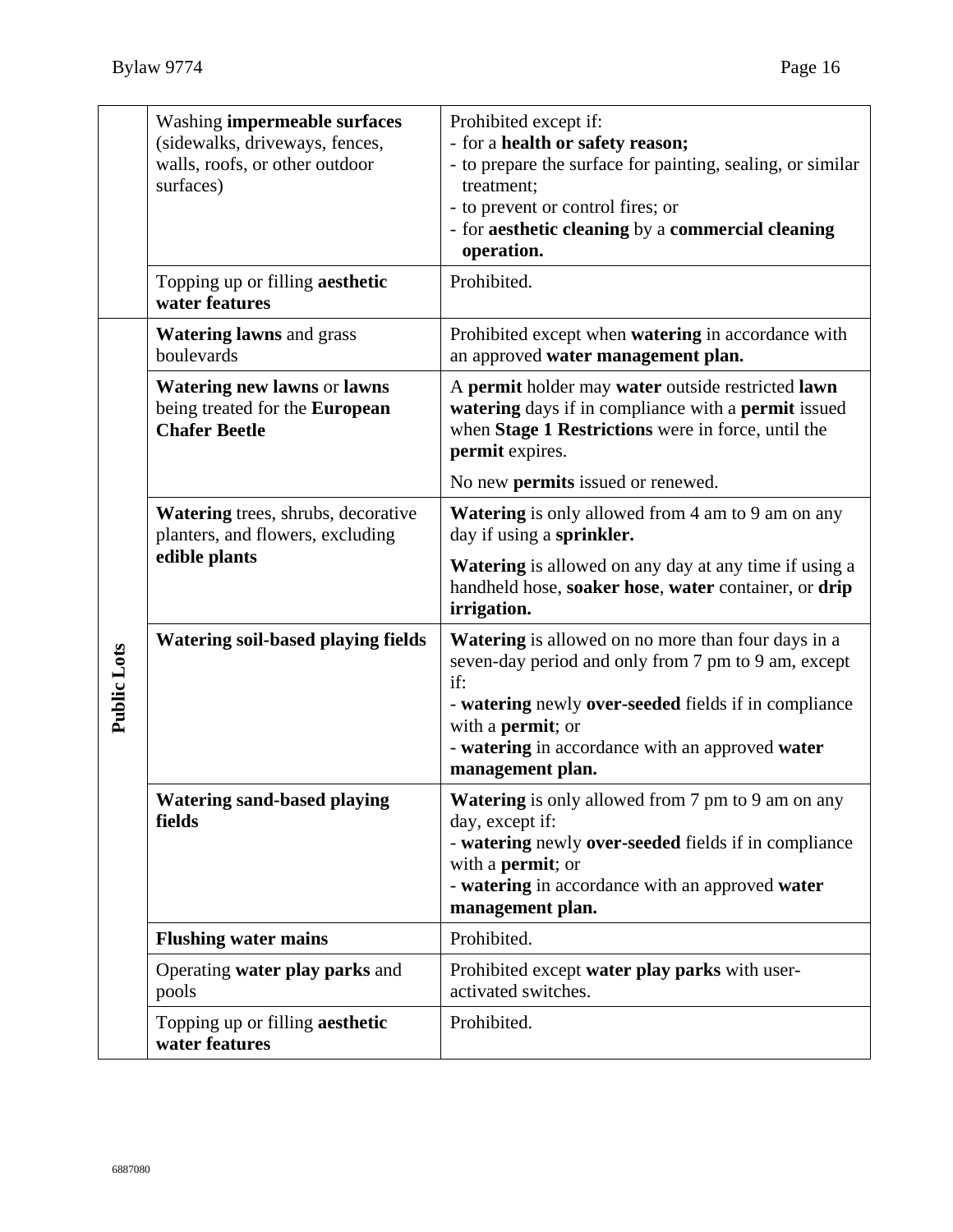#### **SCHEDULE C to BYLAW NO. 7784**

### **STAGE 3 RESTRICTIONS**

| Lot                     | <b>Water Use</b>                                                                                                                    | <b>Restriction</b>                                                                                                                                                         |
|-------------------------|-------------------------------------------------------------------------------------------------------------------------------------|----------------------------------------------------------------------------------------------------------------------------------------------------------------------------|
| <b>Residential Lots</b> | <b>Watering lawns</b>                                                                                                               | Prohibited.                                                                                                                                                                |
|                         | Watering new lawns or lawns<br>being treated for the European<br><b>Chafer Beetle</b>                                               | Prohibited. All permits issued for lawn watering are<br>revoked.                                                                                                           |
|                         | Watering trees, shrubs, decorative<br>planters, and flowers, excluding<br>edible plants                                             | Prohibited if using a sprinkler or soaker hose.<br>A person may water on any day at any time if using a<br>handheld hose, water container, or drip irrigation.             |
|                         | Washing impermeable surfaces<br>(sidewalks,<br>driveways,<br>fences,<br>walls, roofs,<br>other<br>outdoor<br><b>or</b><br>surfaces) | Prohibited except if:<br>- for a health or safety reason;<br>- to prepare the surface for painting, sealing, or similar<br>treatment; or<br>- to prevent or control fires. |
|                         | Topping up or filling aesthetic<br>water features                                                                                   | Prohibited.                                                                                                                                                                |
|                         | Topping up or filling pools and hot<br>tubs                                                                                         | Prohibited.                                                                                                                                                                |
|                         | Washing vehicles, boats, trailers<br>and other motive equipment                                                                     | Prohibited, except to clean windows, lights, mirrors,<br>licence plates, and boat engines for safety.                                                                      |
| Non-Residential Lots    | <b>Watering lawns</b>                                                                                                               | Prohibited.                                                                                                                                                                |
|                         | <b>Watering new lawns or lawns</b><br>being treated for European<br><b>Chafer Beetle</b>                                            | Prohibited. All permits issued for lawn watering are<br>revoked.                                                                                                           |
|                         | Watering trees, shrubs, decorative                                                                                                  | Prohibited if using a sprinkler or soaker hose.                                                                                                                            |
|                         | planters, and flowers, excluding<br>edible plants and turf at turf farms                                                            | A person may water on any day at any time if using a<br>handheld hose, water container, or drip irrigation.                                                                |
|                         | <b>Watering golf courses</b>                                                                                                        | Watering of fairways is prohibited except if<br>operating under an approved water management<br>plan.                                                                      |
|                         | Washing <b>impermeable</b><br>surfaces<br>(sidewalks, driveways,<br>fences,<br>walls, roofs, or other<br>outdoor<br>surfaces)       | Prohibited except if:<br>- for a health or safety reason;<br>- to prepare the surface for painting, sealing, or similar<br>treatment; or<br>- to prevent or control fires. |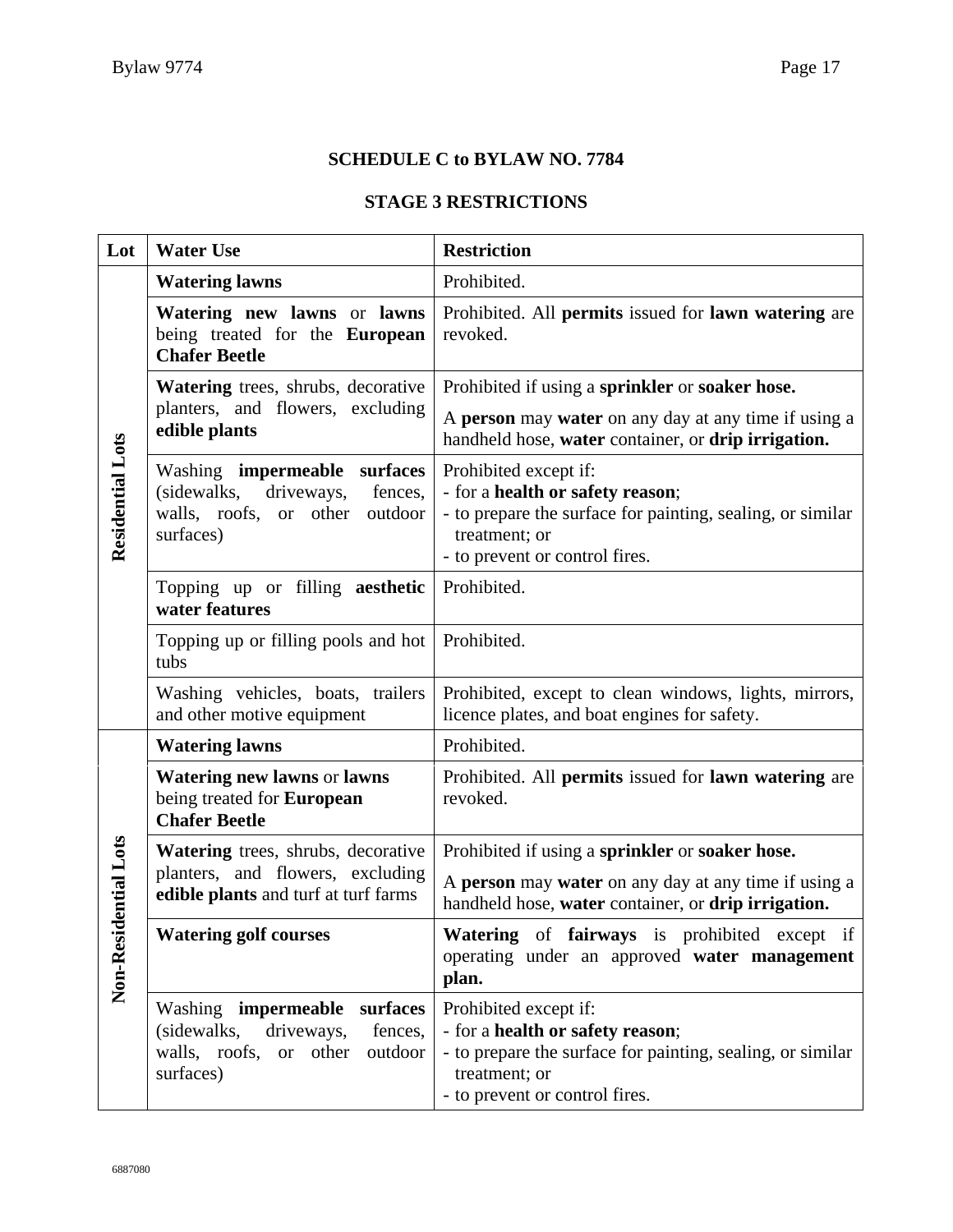|             | Topping up or filling aesthetic<br>water features                                       | Prohibited.                                                                                                                                                                                                                                            |
|-------------|-----------------------------------------------------------------------------------------|--------------------------------------------------------------------------------------------------------------------------------------------------------------------------------------------------------------------------------------------------------|
|             | Topping up or filling pools and hot<br>tubs                                             | Prohibited except for pools and hot tubs operating in<br>accordance with written permission issued by an<br>authorized health authority.                                                                                                               |
|             | Washing vehicles, boats, trailers<br>and other motive equipment                         | Prohibited except to clean windows, lights, mirrors,<br>licence plates, and boat engines for safety.                                                                                                                                                   |
|             | <b>Commercial vehicle washing</b>                                                       | Prohibited except if operating under the following<br>conditions:                                                                                                                                                                                      |
|             |                                                                                         | - facilities that installed an <b>automatic vehicle wash</b><br>system before November 1, 2017: operating on a<br>basic wash and rinse cycle only;                                                                                                     |
|             |                                                                                         | - facilities that installed an <b>automatic vehicle wash</b><br>system after November 1, 2017: operating using a<br>water recycling system that achieves a minimum 60%<br>water recovery rate over the full wash cycle; or                             |
|             |                                                                                         | - hand wash and self-service facilities: operating<br>using high-pressure wands or brushes that achieve a<br>maximum flow rate of 11.4 litres per minute.                                                                                              |
|             | <b>Watering lawns and grass</b><br>boulevards                                           | Prohibited.                                                                                                                                                                                                                                            |
|             | Watering new lawns or lawns<br>being treated for the European<br><b>Chafer Beetle</b>   | Prohibited. All permits issued for lawn watering are<br>revoked.                                                                                                                                                                                       |
|             | Watering trees, shrubs, decorative<br>planters, and flowers, excluding<br>edible plants | Prohibited if using a sprinkler or a soaker hose.                                                                                                                                                                                                      |
| Public Lots |                                                                                         | <b>Watering</b> is allowed on any day at any time if using a<br>handheld hose, water container, or drip irrigation.                                                                                                                                    |
|             | <b>Watering</b><br>soil-based<br>playing<br>fields                                      | <b>Watering</b> is allowed on no more than 3 days in a 7-<br>day period and only from 7 pm to 9 am, except if:<br>- Watering newly over-seeded fields if in compliance<br>with a permit; or<br>- Operating under an approved water management<br>plan. |
|             | <b>Watering sand-based playing</b><br>fields                                            | <b>Watering</b> is allowed on no more than 5 days in a 7-<br>day period and only from 7 pm to 9 am, except if:<br>- Watering newly over-seeded fields if in compliance<br>with a permit; or<br>- Operating under an approved water management<br>plan. |
|             | <b>Flushing water mains</b>                                                             | Prohibited.                                                                                                                                                                                                                                            |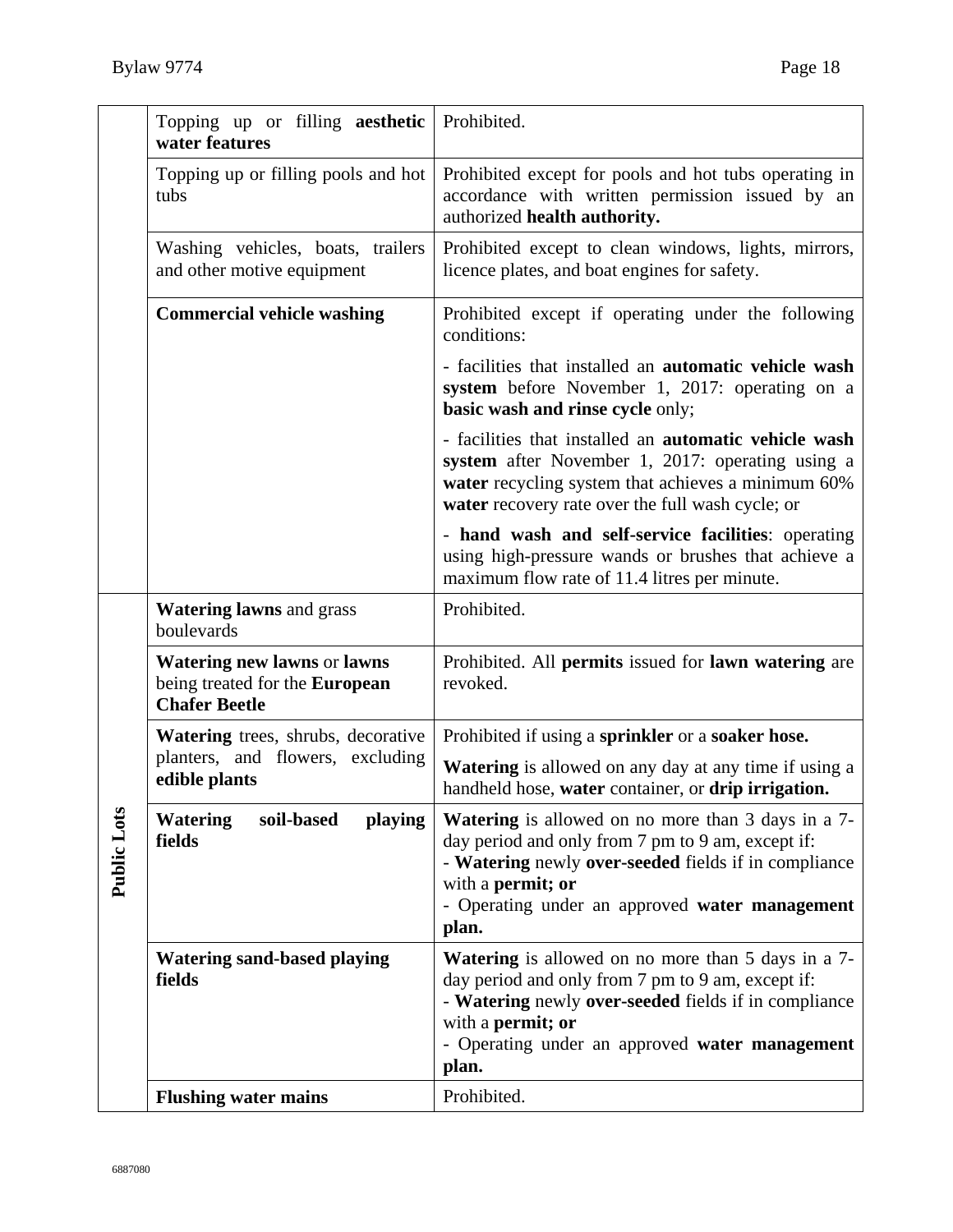| pools                                                                | Operating water play parks and Prohibited except water play parks with user-<br>activated switches.                                      |
|----------------------------------------------------------------------|------------------------------------------------------------------------------------------------------------------------------------------|
| Topping up or filling <b>aesthetic</b> Prohibited.<br>water features |                                                                                                                                          |
| Topping up or filling pools and hot<br>tubs                          | Prohibited except for pools and hot tubs operating in<br>accordance with written permission issued by an<br>authorized health authority. |
| Washing vehicles, boats, trailers<br>and other motive equipment      | Prohibited except to clean windows, lights, mirrors,<br>licence plates, and boat engines for safety.                                     |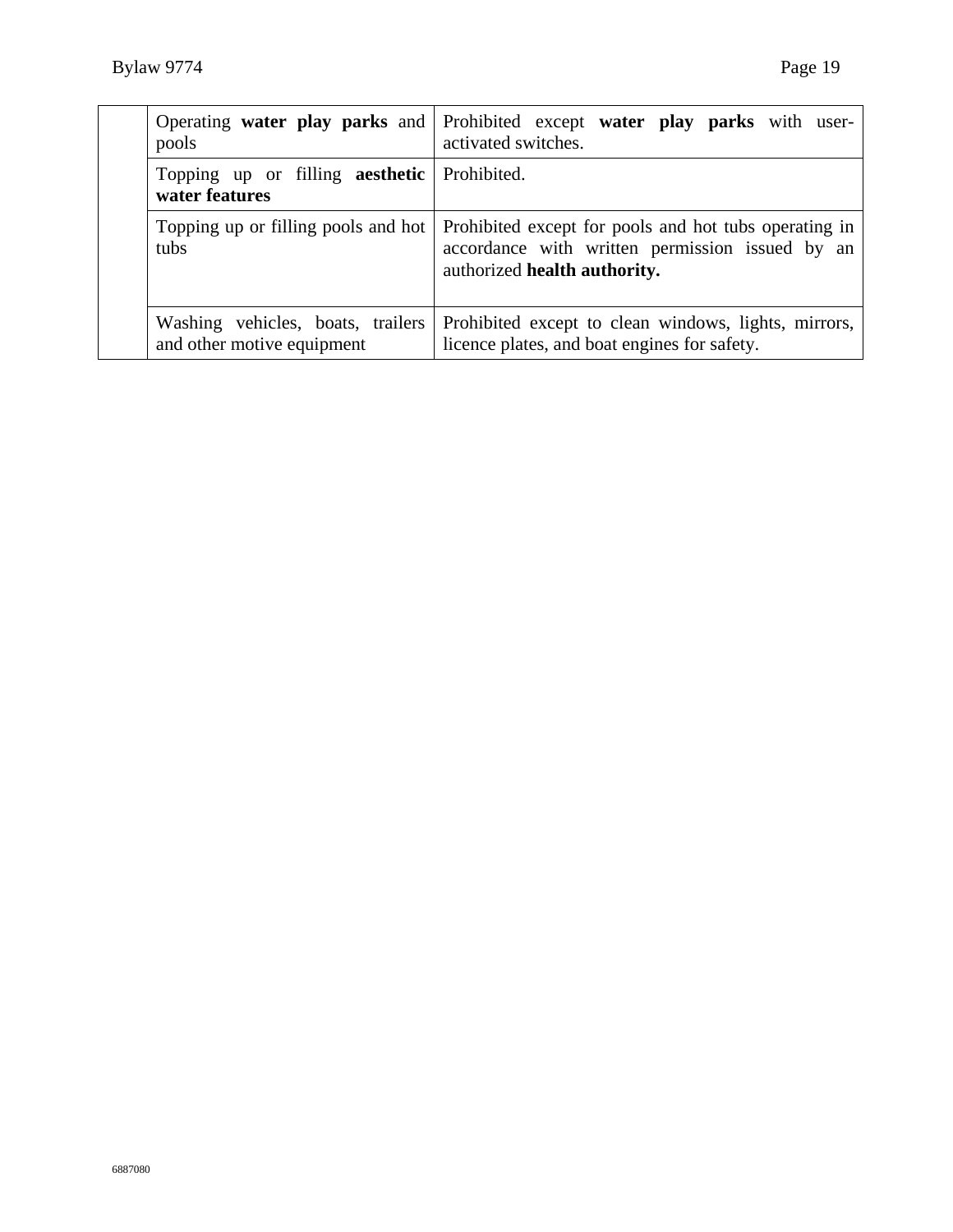### **SCHEDULE D to BYLAW NO. 7784**

#### **STAGE 4 RESTRICTIONS**

| Lot                      | <b>Water Use</b>                                                                                                       | <b>Restriction</b>                                                                                            |
|--------------------------|------------------------------------------------------------------------------------------------------------------------|---------------------------------------------------------------------------------------------------------------|
| <b>Residential Lots</b>  | <b>Watering lawns</b>                                                                                                  | Prohibited.                                                                                                   |
|                          | Watering new lawns or lawns<br>being treated for the European<br><b>Chafer Beetle</b>                                  | Prohibited. All permits issued for lawn watering are<br>revoked.                                              |
|                          | Watering trees, shrubs, decorative<br>planters, flowers, and edible plants                                             | Prohibited.                                                                                                   |
|                          | Washing impermeable surfaces<br>driveways,<br>(sidewalks,<br>fences,<br>walls, roofs, or other<br>outdoor<br>surfaces) | Prohibited except if ordered by a regulatory authority<br>having jurisdiction, for a health or safety reason. |
|                          | Topping up or filling aesthetic<br>water features                                                                      | Prohibited.                                                                                                   |
|                          | Topping up or filling pools and hot<br>tubs                                                                            | Prohibited.                                                                                                   |
|                          | Washing vehicles, boats, trailers<br>and other motive equipment                                                        | Prohibited except to clean windows, lights, mirrors,<br>licence plates, and boat engines for safety.          |
|                          | <b>Watering lawns</b>                                                                                                  | Prohibited.                                                                                                   |
|                          | <b>Watering new lawns or lawns</b><br>being treated for European<br><b>Chafer Beetle</b>                               | Prohibited. All permits issued for lawn watering are<br>revoked.                                              |
|                          | Watering trees, shrubs, decorative<br>planters, flowers, and edible plants                                             | Prohibited.                                                                                                   |
|                          | <b>Watering golf courses</b>                                                                                           | Prohibited.                                                                                                   |
| esidential Lots<br>Non-R | Washing impermeable surfaces<br>(sidewalks,<br>driveways,<br>fences,<br>walls, roofs, or other<br>outdoor<br>surfaces) | Prohibited except if ordered by a regulatory authority<br>having jurisdiction, for a health or safety reason. |
|                          | Topping up or filling aesthetic<br>water features                                                                      | Prohibited.                                                                                                   |
|                          | Topping up or filling pools and hot<br>tubs                                                                            | Prohibited.                                                                                                   |
|                          | Washing vehicles, boats, trailers<br>and other motive equipment                                                        | Prohibited except to clean windows, lights, mirrors,<br>licence plates, and boat engines for safety.          |